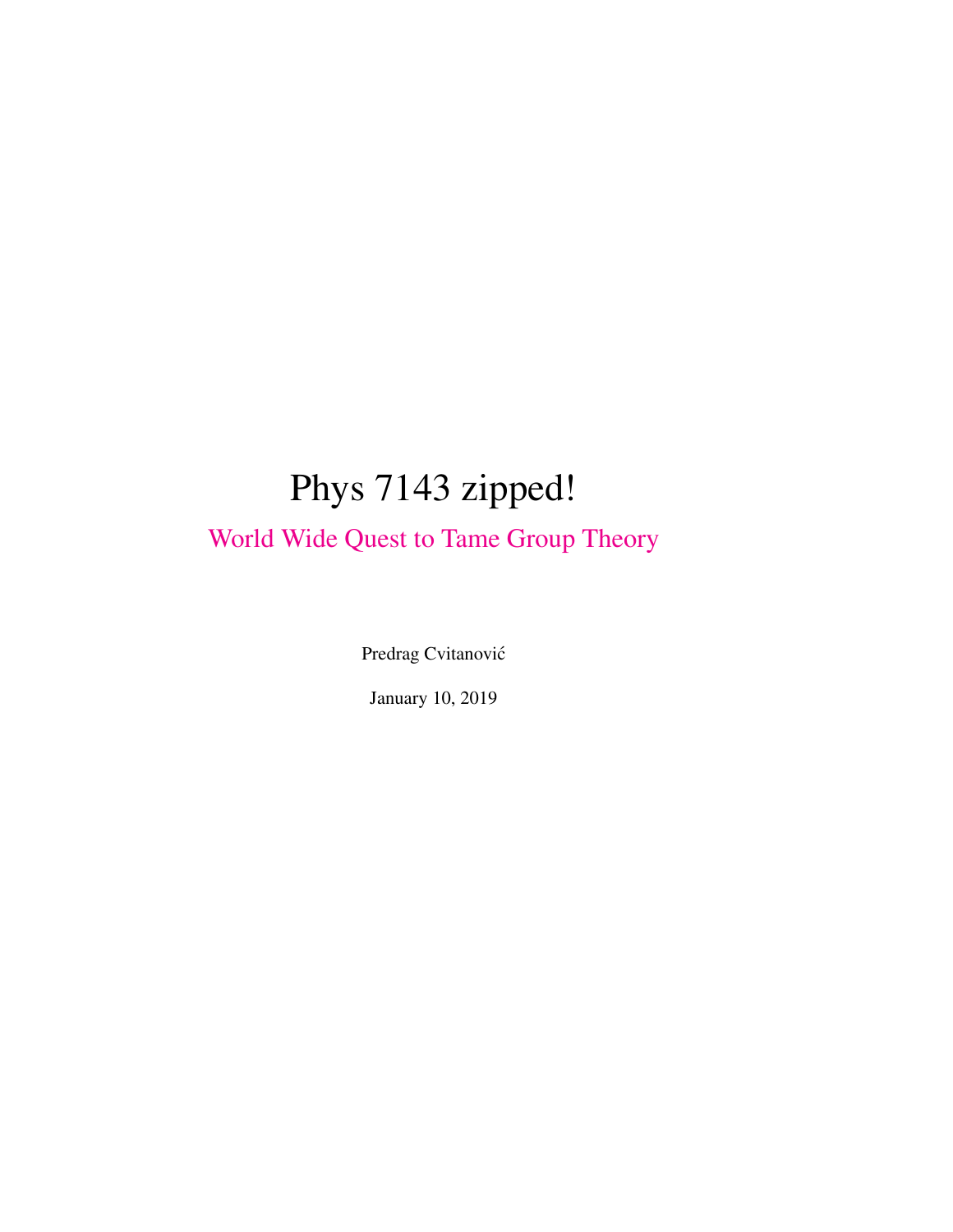# **[group theory](http://birdtracks.eu/courses/PHYS-7143-19/schedule.html) - week** 1

# Linear algebra

## Georgia Tech PHYS-7143

Homework HW1 due Tuesday 2019-01-15

== show all your work for maximum credit,

== put labels, title, legends on any graphs

== acknowledge study group member, if collective effort

== if you are LaTeXing, here is the [source code](http://birdtracks.eu/courses/PHYS-7143-19/exerWeek1.tex)

| Exercise 1.1 Trace-log of a matrix     | 4 points |
|----------------------------------------|----------|
| Exercise 1.2 Stability, diagonal case  | 2 points |
| Exercise 1.3 Time-ordered exponentials | 4 points |

#### Bonus points

Exercise [1.4](#page-17-3) *Real representation of complex eigenvalues* 4 points

Total of 10 points = 100 % score. Extra points accumulate, can help you later if you miss a few problems.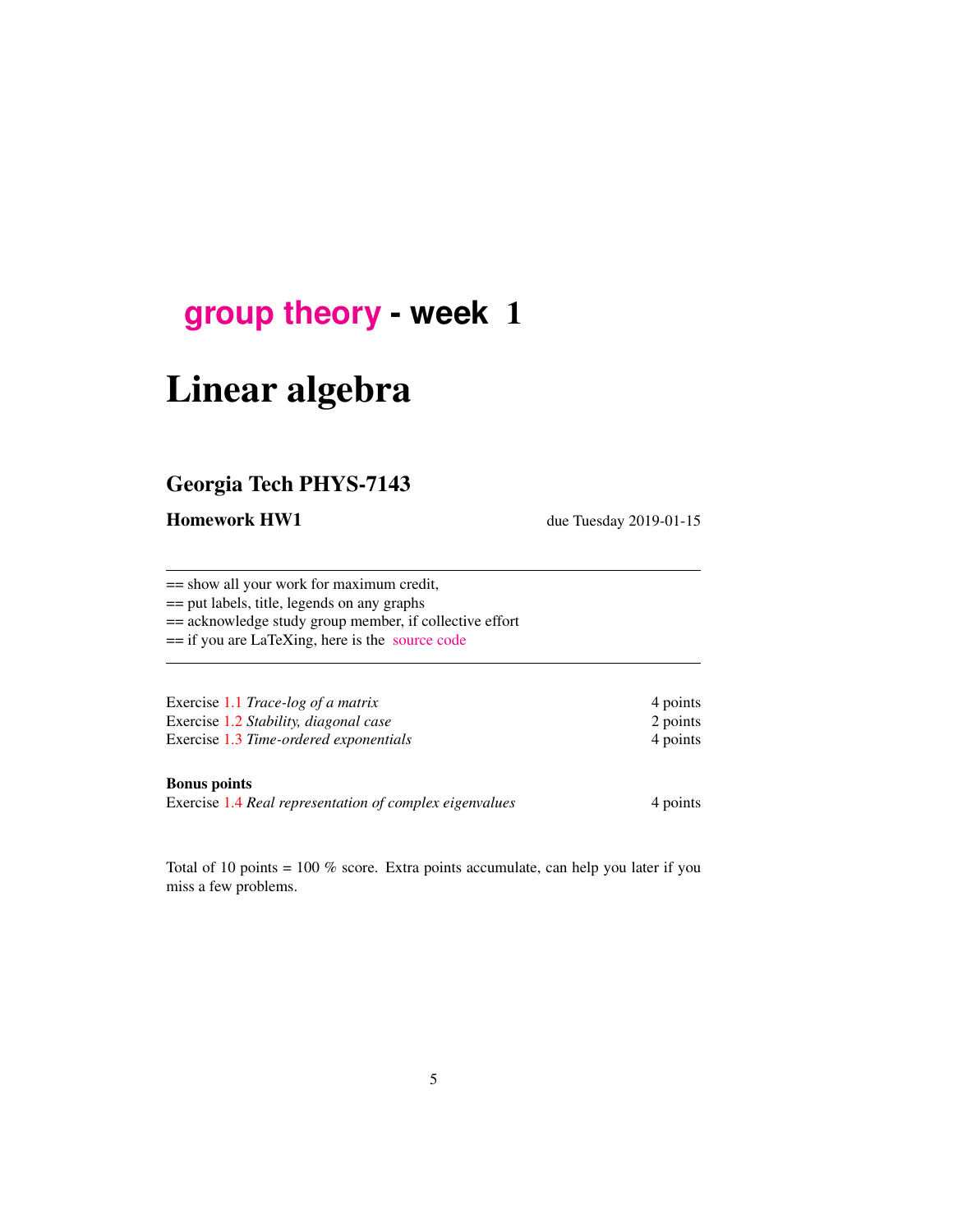#### 2019-01-08 Predrag Lecture 1 Linear algebra - a brief recap

Course start: *If I am allowed to teach group theory* video [\(click here\),](https://www.youtube.com/embed/k7Fakf51jGQ) then

read Predrag notes - derivation of  $e^{(1)}$  eigenvector; sketch eigenvectors. Sect. [1.3](#page-3-0) *Matrix-valued functions* Sect. [1.4](#page-6-0) *A linear diversion* Sect. [1.5](#page-8-0) *Eigenvalues and eigenvectors*

#### 2019-01-10 Predrag Lecture 2 (with spill over into lecture 3)

Recap from Lecture 1: Hamilton-Cayley equation, projection operators [\(1.33\)](#page-9-0), any matrix function is evaluated by spectral decomposition [\(1.36\)](#page-9-1). Work through example [1.5.](#page-13-0)

Predrag (whiteboard) notes: Right (column) and left (row) eigenvectors, moment of inertia tensor.

Predrag handwritten notes are not on the web, for those stretches you might want to take your own notes in the lecture.

## 1.1 Special projects

Several people have been interested in taking a special project, instead of the final in the course. If you propose to work out in detail some group-theory needed for your own research (but you have not taken the time to master the theory), that would be ideal. Random examples of interesting topics (i.e., something that Predrag would like to learn from you:) –

- 1. The talk by [David Weitz](http://www.physics.gatech.edu/event/soft-matter-incubator-smi-distinguished-lecture-series) on melting of crystal lattices. Can you do a calculation on a Wigner lattice or a graphene, or a silicon carbide polytype used as a substrate in our graphene lab (ask Claire Berger about it), using our group theory methods as applied to space groups (2- or 3-D lattices)?
- 2. If you are really wild about string theory, then you can read Giles and Thorn [\[5\]](#page-16-0) *Lattice approach to string theory*, and write up what you have learned as the project report. The Giles-Thorn (GT) discretization of the worldsheet begins with a representation of the free closed or open string propagator as a lightcone worldsheet path integral defined on a lattice. The sequel Papathanasiou and Thorn [\[11\]](#page-17-4) *Worldsheet propagator on the lightcone worldsheet lattice* gives in Appendix B 2D lattice Neumann open string, Dirichlet open string, and closed string propagators. *Discrete Green's functions* are explained, for example, by Chung and Yau [\[2\]](#page-16-1) who give explicitly, in their Theorem 6, a 2-dimensional lattice Green's function for a rectangular region  $R^{[\ell_1 \times \ell_2]}$ . The paper is cited over 100 times, maybe there is a better, more up-to-date one to read in that list.

I recommend that you take a final, as these are hard and time-consuming projects, and the faculty does not want to overburden you with course work. However, if a project dovetails with your research interests, it might be worth it. Fly it by me.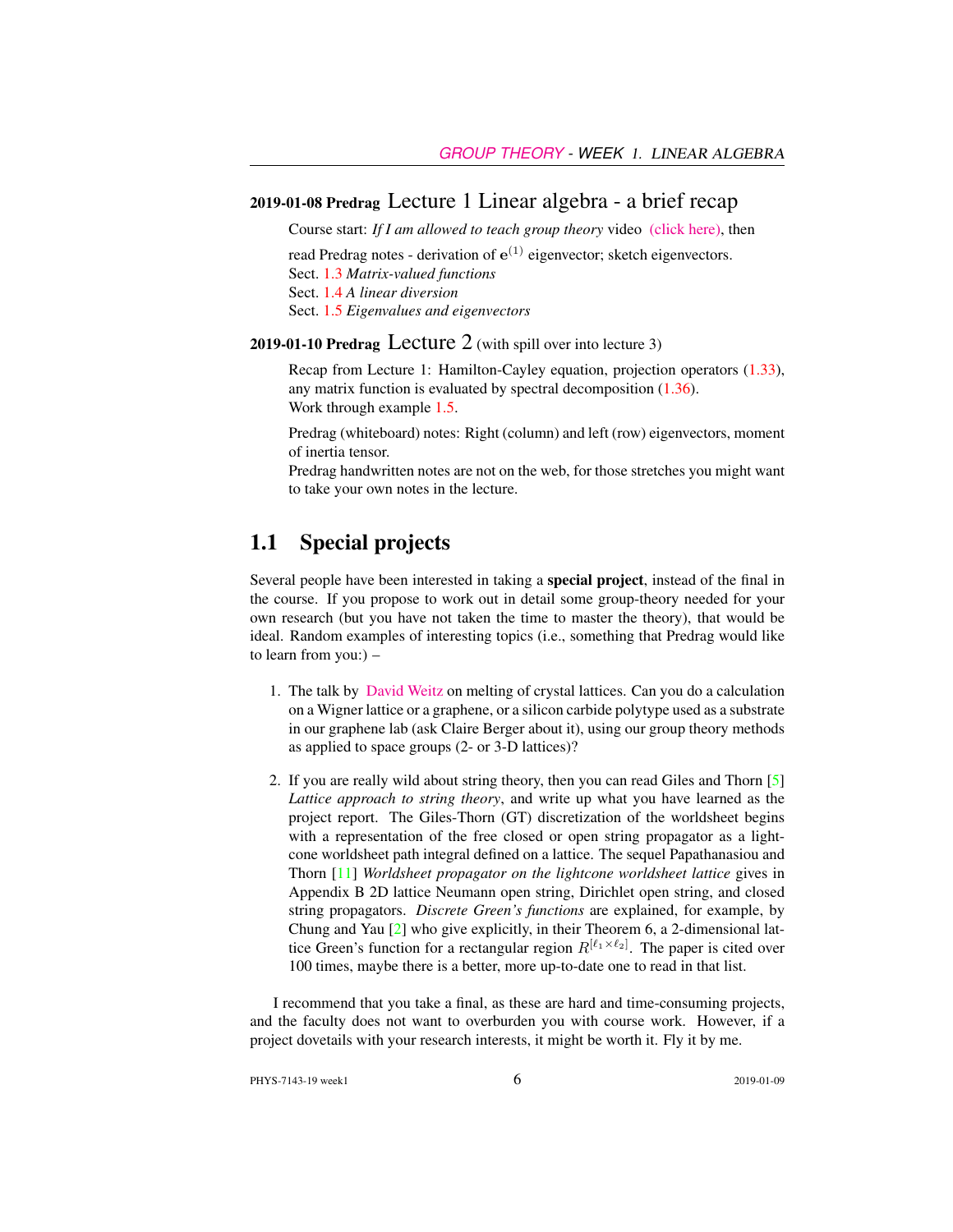### 1.2 Literature

Mopping up operations are the activities that engage most scientists throughout their careers.

— Thomas Kuhn, *The Structure of Scientific Revolutions*

The subject of linear algebra generates innumerable tomes of its own, and is way beyond what we can exhaustively cover. Some linear operators and matrices reading (whenever the text is colored, you can click on the live hyperlink in the pdf version of these notes): Stone and Goldbart [\[12\]](#page-17-5), *Mathematics for Physics: A Guided Tour for Graduate Students*, [Appendix A.](http://birdtracks.eu/courses/PHYS-7143-19/StGoAppA.pdf) This is an advanced summary where you will find almost everything one needs to know. More pedestrian and perhaps easier to read is Arfken and Weber [\[1\]](#page-16-2) *Mathematical Methods for Physicists: A Comprehensive Guide*, [Chapter 3.](http://birdtracks.eu/courses/PHYS-7143-19/ArWe05chap3.pdf)

### <span id="page-3-0"></span>1.3 Matrix-valued functions

What is a matrix? —Werner Heisenberg (1925) What is the matrix? —-Keanu Reeves (1999)

Why should a working physicist care about linear algebra? Physicists were blissfully ignorant of group theory until 1920's, but with Heisenberg's sojourn in Helgoland, everything changed. Quantum Mechanics was formulated as

<span id="page-3-1"></span>
$$
\phi(t) = \hat{U}^t \phi(0), \qquad \hat{U}^t = e^{-\frac{i}{\hbar}t\hat{H}}, \qquad (1.1)
$$

where  $\phi(t)$  is the quantum wave function t,  $\hat{U}^t$  is the unitary quantum evolution operator, and  $\hat{H}$  is the Hamiltonian operator. Fine, but what does this equation *mean*? In the first lecture we deconstruct it, make  $\hat{U}^t$  computationally explicit as a the time-ordered product [\(1.25\)](#page-8-1).

The matrices that have to be evaluated are very high-dimensional, in principle infinite dimensional, and the numerical challenges can quickly get out of hand. What made it possible to solve these equations analytically in 1920's for a few iconic problems, such as the hydrogen atom, are the symmetries, or in other words group theory, which start sketching out in the second lecture (and fill in the details in the next 27 lectures).

Whenever you are confused about an "operator", think "matrix". Here we recapitulate a few matrix algebra concepts that we found essential. The punch line is  $(1.41)$ : Hamilton-Cayley equation  $\prod (\mathbf{M} - \lambda_i \mathbf{1}) = 0$  associates with each distinct root  $\lambda_i$  of a matrix M a projection onto ith vector subspace

$$
\mathbf{P}_i = \prod_{j \neq i} \frac{\mathbf{M} - \lambda_j \mathbf{1}}{\lambda_i - \lambda_j}
$$

.

2019-01-09 7 PHYS-7143-19 week1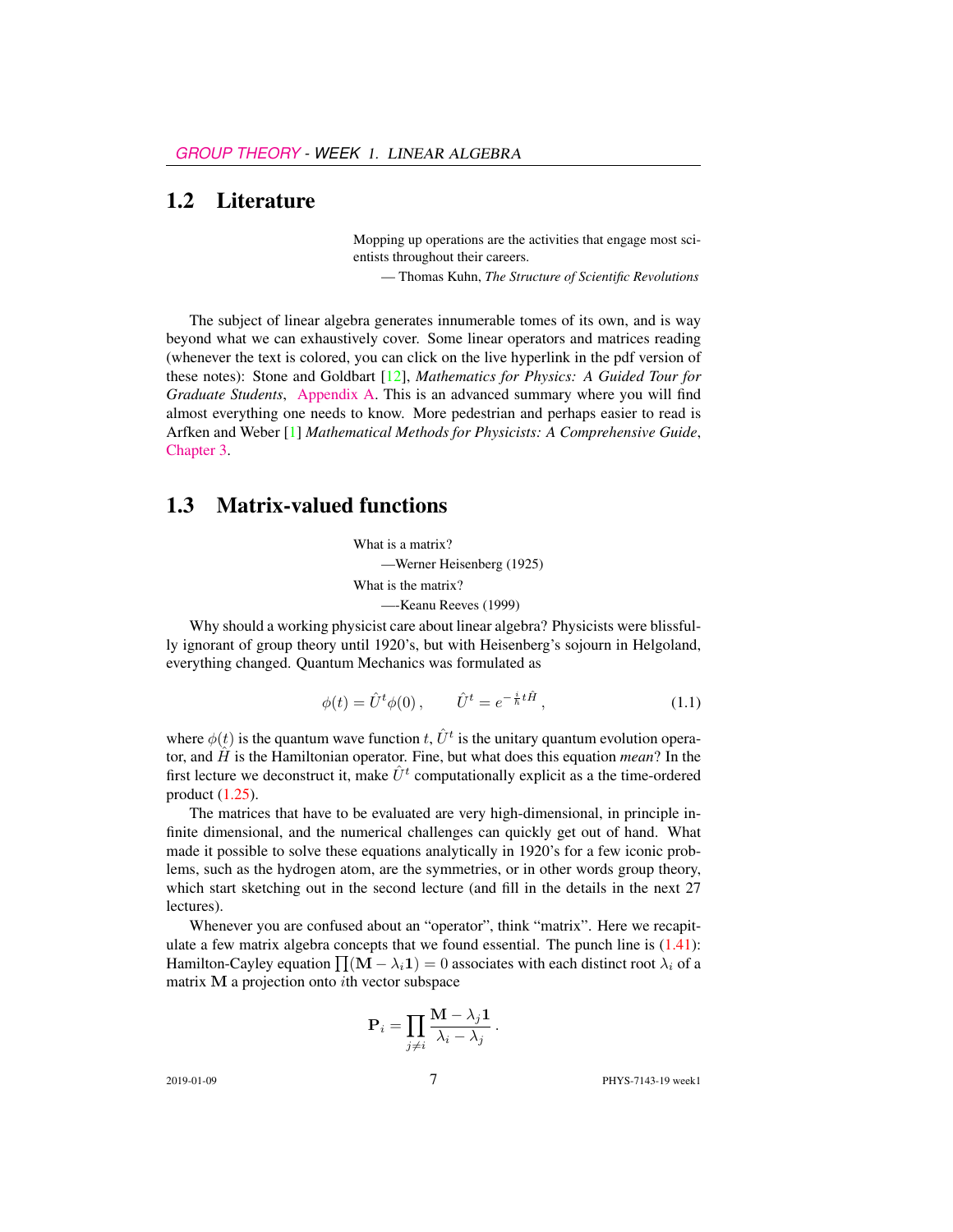What follows - for this week - is a jumble of Predrag's notes. If you understand the examples, we are on the roll. If not, ask :)

How are we to think of the quantum operator

$$
\hat{H} = \hat{T} + \hat{V}, \qquad \hat{T} = \hat{p}^2 / 2m, \qquad \hat{V} = V(\hat{q}),
$$
\n(1.2)

corresponding to a classical Hamiltonian  $H = T + V$ , where T is kinetic energy, and  $V$  is the potential?

Expressed in terms of basis functions, the quantum evolution operator is an infinitedimensional matrix; if we happen to know the eigenbasis of the Hamiltonian, the problem is solved already. In real life we have to guess that some complete basis set is good starting point for solving the problem, and go from there. In practice we truncate such operator representations to finite-dimensional matrices, so it pays to recapitulate a few relevant facts about matrix algebra and some of the properties of functions of finite-dimensional matrices.

Matrix derivatives. The derivative of a matrix is a matrix with elements

$$
\mathbf{A}'(x) = \frac{d\mathbf{A}(x)}{dx}, \qquad A'_{ij}(x) = \frac{d}{dx}A_{ij}(x). \tag{1.3}
$$

Derivatives of products of matrices are evaluated by the chain rule

$$
\frac{d}{dx}(\mathbf{AB}) = \frac{d\mathbf{A}}{dx}\mathbf{B} + \mathbf{A}\frac{d\mathbf{B}}{dx}.
$$
\n(1.4)

A matrix and its derivative matrix in general do not commute

$$
\frac{d}{dx}\mathbf{A}^2 = \frac{d\mathbf{A}}{dx}\mathbf{A} + \mathbf{A}\frac{d\mathbf{A}}{dx}.
$$
\n(1.5)

The derivative of the inverse of a matrix, if the inverse exists, follows from  $\frac{d}{dx}(\mathbf{A}\mathbf{A}^{-1}) =$ 0:  $\overline{1}$ 

$$
\frac{d}{dx}\mathbf{A}^{-1} = -\frac{1}{\mathbf{A}}\frac{d\mathbf{A}}{dx}\frac{1}{\mathbf{A}}.
$$
 (1.6)

Matrix functions. A function of a single variable that can be expressed in terms of additions and multiplications generalizes to a matrix-valued function by replacing the variable by a matrix.

In particular, the exponential of a constant matrix can be defined either by its series expansion, or as a limit of an infinite product:

<span id="page-4-0"></span>
$$
e^{\mathbf{A}} = \sum_{k=0}^{\infty} \frac{1}{k!} \mathbf{A}^{k}, \qquad \mathbf{A}^{0} = \mathbf{1}
$$
 (1.7)

$$
= \lim_{N \to \infty} \left( 1 + \frac{1}{N} \mathbf{A} \right)^N \tag{1.8}
$$

PHYS-7143-19 week1 8 2019-01-09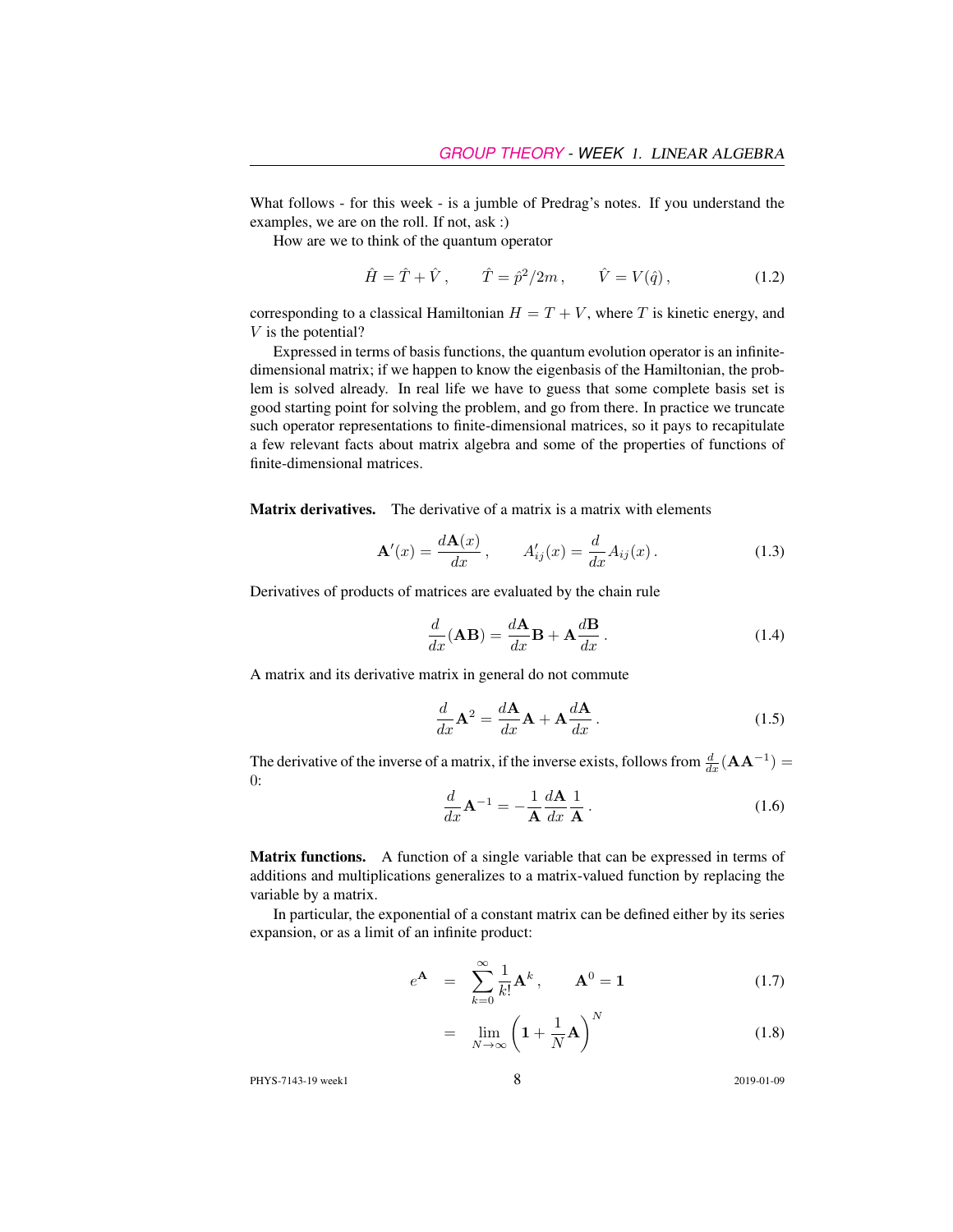The first equation follows from the second one by the binomial theorem, so these indeed are equivalent definitions. That the terms of order  $O(N^{-2})$  or smaller do not matter for a function of a single variable follows from the bound

$$
\left(1+\frac{x-\epsilon}{N}\right)^N < \left(1+\frac{x+\delta x_N}{N}\right)^N < \left(1+\frac{x+\epsilon}{N}\right)^N,
$$

where  $|\delta x_N| < \epsilon$ . If  $\lim \delta x_N \to 0$  as  $N \to \infty$ , the extra terms do not contribute. A proof for matrices would probably require defining the norm of a matrix (and, more generally, a norm of an operator acting on a Banach space) first. If you know an easy proof, let us know.

Logarithm of a matrix. The logarithm of a matrix is defined by the power series

$$
\ln(\mathbf{1} - \mathbf{A}) = -\sum_{k=1}^{\infty} \frac{\mathbf{A}^k}{k}.
$$
 (1.9)

log det = tr log matrix identity. Consider now the determinant

$$
\det(e^{\mathbf{A}}) = \lim_{N \to \infty} \left( \det \left( \mathbf{1} + \mathbf{A}/N \right) \right)^N.
$$

To the leading order in  $1/N$ 

$$
\det (1 + A/N) = 1 + \frac{1}{N} tr A + O(N^{-2}).
$$

hence

$$
\det e^{\mathbf{A}} = \lim_{N \to \infty} \left( 1 + \frac{1}{N} \text{tr} \, \mathbf{A} + O(N^{-2}) \right)^N = \lim_{N \to \infty} \left( 1 + \frac{\text{tr} \, \mathbf{A}}{N} \right)^N = e^{\text{tr} \, \mathbf{A}} \tag{1.10}
$$

Defining  $M = e^{A}$  we can write this as

$$
\ln \det \mathbf{M} = \text{tr} \ln \mathbf{M},\tag{1.11}
$$

a crazy useful identity that you will run into over and over again.

Functions of several matrices. Due to non-commutativity of matrices, generalization of a function of several variables to a function of several matrices is not as straightforward. Expression involving several matrices depend on their commutation relations. For example, the Baker-Campbell-Hausdorff commutator expansion

$$
e^{t\mathbf{A}}\mathbf{B}e^{-t\mathbf{A}} = \mathbf{B} + t[\mathbf{A}, \mathbf{B}] + \frac{t^2}{2}[\mathbf{A}, [\mathbf{A}, \mathbf{B}]] + \frac{t^3}{3!}[\mathbf{A}, [\mathbf{A}, [\mathbf{A}, \mathbf{B}]]] + \cdots \quad (1.12)
$$

sometimes used to establish the equivalence of the Heisenberg and Schrödinger pictures of quantum mechanics, follows by recursive evaluation of  $t$  derivatives

$$
\frac{d}{dt}\left(e^{t\mathbf{A}}\mathbf{B}e^{-t\mathbf{A}}\right) = e^{t\mathbf{A}}[\mathbf{A},\mathbf{B}]e^{-t\mathbf{A}}.
$$

2019-01-09 9 PHYS-7143-19 week1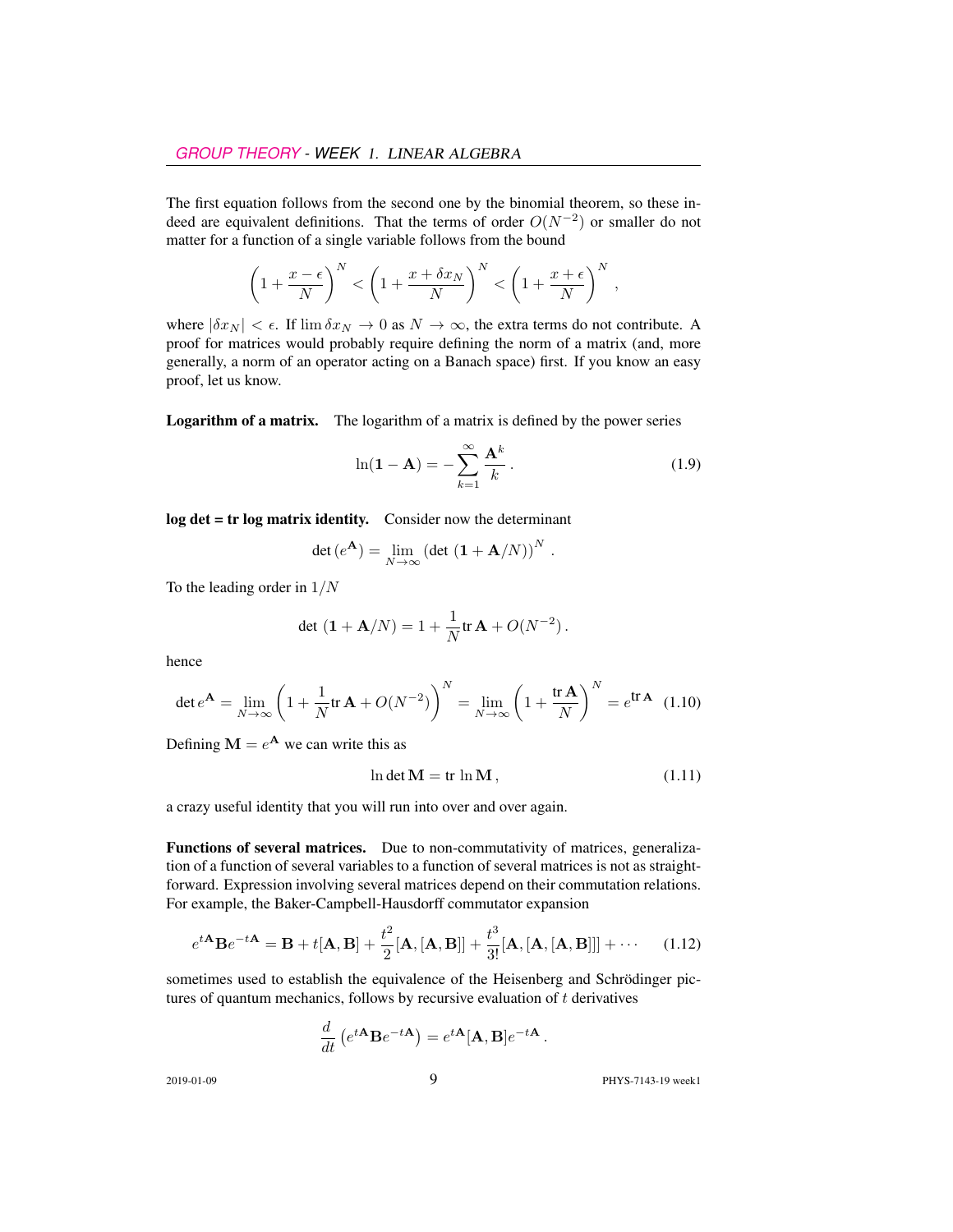Expanding  $\exp(A + B)$ ,  $\exp A$ ,  $\exp B$  to first few orders using [\(1.7\)](#page-4-0) yields

$$
e^{(A+B)/N} = e^{A/N} e^{B/N} - \frac{1}{2N^2} [A, B] + O(N^{-3}), \qquad (1.13)
$$

and the Trotter product formula: if **B**, **C** and  $A = B + C$  are matrices, then

$$
e^{\mathbf{A}} = \lim_{N \to \infty} \left( e^{\mathbf{B}/N} e^{\mathbf{C}/N} \right)^N \tag{1.14}
$$

In particular, we can now make sense of the quantum evolution operator  $(1.1)$  as a succession of short free flights (kinetic term) interspersed by small acceleration kicks (potential term),

$$
e^{-it\hat{H}} = \lim_{N \to \infty} \left( e^{-i\Delta t \hat{T}} e^{-i\Delta t \hat{V}} \right)^N, \qquad \Delta t = t/N, \qquad (1.15)
$$

where we have set  $\hbar = 1$ .

### <span id="page-6-0"></span>1.4 A linear diversion

Linear is good, nonlinear is bad. —Jean Bellissard

(Notes based of [ChaosBook.org/chapters/stability.pdf\)](http://ChaosBook.org/chapters/stability.pdf)

Linear fields are the simplest vector fields, described by linear differential equations which can be solved explicitly, with solutions that are good for all times. The state space for linear differential equations is  $\mathcal{M} = \mathbb{R}^d$ , and the equations of motion are written in terms of a vector  $x$  and a constant stability matrix  $A$  as

<span id="page-6-1"></span>
$$
\dot{x} = v(x) = Ax. \tag{1.16}
$$

Solving this equation means finding the state space trajectory

$$
x(t) = (x_1(t), x_2(t), \dots, x_d(t))
$$

passing through a given initial point  $x_0$ . If  $x(t)$  is a solution with  $x(0) = x_0$  and  $y(t)$  another solution with  $y(0) = y_0$ , then the linear combination  $ax(t) + by(t)$  with  $a, b \in \mathbb{R}$  is also a solution, but now starting at the point  $ax_0 + by_0$ . At any instant in time, the space of solutions is a  $d$ -dimensional vector space, spanned by a basis of  $d$ linearly independent solutions.

How do we solve the linear differential equation  $(1.16)$ ? If instead of a matrix equation we have a scalar one,  $\dot{x} = \lambda x$  , the solution is  $x(t) = e^{t\lambda}x_0$  . In order to solve the d-dimensional matrix case, it is helpful to rederive this solution by studying what happens for a short time step  $\Delta t$ . If time  $t = 0$  coincides with position  $x(0)$ , then

<span id="page-6-2"></span>
$$
\frac{x(\Delta t) - x(0)}{\Delta t} = \lambda x(0),\tag{1.17}
$$

PHYS-7143-19 week1 2019-01-09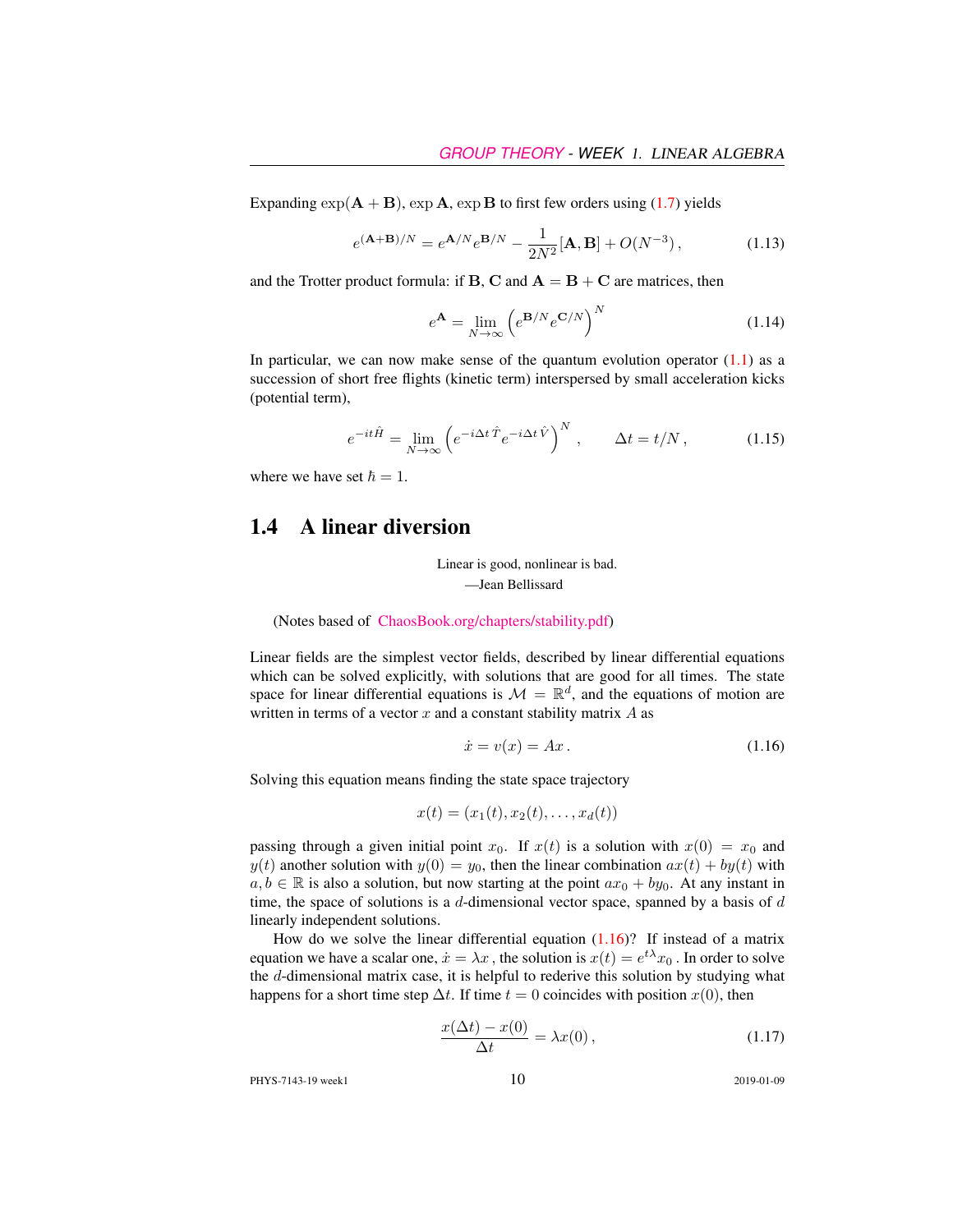which we iterate  $m$  times to obtain Euler's formula for compounding interest

<span id="page-7-0"></span>
$$
x(t) \approx \left(1 + \frac{t}{m}\lambda\right)^m x(0) \approx e^{t\lambda} x(0). \tag{1.18}
$$

The term in parentheses acts on the initial condition  $x(0)$  and evolves it to  $x(t)$  by taking m small time steps  $\Delta t = t/m$ . As  $m \to \infty$ , the term in parentheses converges to  $e^{t\lambda}$ . Consider now the matrix version of equation [\(1.17\)](#page-6-2):

$$
\frac{x(\Delta t) - x(0)}{\Delta t} = Ax(0). \tag{1.19}
$$

A representative point x is now a vector in  $\mathbb{R}^d$  acted on by the matrix A, as in [\(1.16\)](#page-6-1). Denoting by 1 the identity matrix, and repeating the steps  $(1.17)$  and  $(1.18)$  we obtain Euler's formula  $(1.8)$  for the exponential of a matrix:

<span id="page-7-1"></span>
$$
x(t) = J^t x(0)
$$
,  $J^t = e^{tA} = \lim_{m \to \infty} \left( 1 + \frac{t}{m} A \right)^m$ , (1.20)

where  $J^t = J(t)$  is a short hand for  $exp(tA)$ . We will find this definition for the exponential of a matrix helpful in the general case, where the matrix  $A = A(x(t))$ varies along a trajectory.

Now that we have some feeling for the qualitative behavior of linear flows, we are ready to return to the nonlinear case. How do we compute the exponential [\(1.20\)](#page-7-1)?

$$
x(t) = ft(x0), \quad \delta x(x0, t) = Jt(x0) \delta x(x0, 0).
$$
 (1.21)

The equations for  $J^t(x_0)$  are linear, so we should be able to integrate them–but in order to make sense of the answer, we derive this integral step by step. The Jacobian matrix is computed by integrating the equations of variations

$$
\dot{x}_i = v_i(x), \quad \dot{\delta x}_i = \sum_j A_{ij}(x)\delta x_j \tag{1.22}
$$

Consider the case of a general, non-stationary trajectory  $x(t)$ . The exponential of a constant matrix can be defined either by its Taylor series expansion or in terms of the Euler limit [\(1.20\)](#page-7-1):

<span id="page-7-2"></span>
$$
e^{tA} = \sum_{k=0}^{\infty} \frac{t^k}{k!} A^k = \lim_{m \to \infty} \left( 1 + \frac{t}{m} A \right)^m.
$$
 (1.23)

Taylor expanding is fine if  $A$  is a constant matrix. However, only the second, taxaccountant's discrete step definition of an exponential is appropriate for the task at hand. For dynamical systems, the local rate of neighborhood distortion  $A(x)$  depends on where we are along the trajectory. The linearized neighborhood is deformed along the flow, and the m discrete time-step approximation to  $J<sup>t</sup>$  is therefore given by a generalization of the Euler product [\(1.23\)](#page-7-2):

<span id="page-7-3"></span>
$$
J^{t} = \lim_{m \to \infty} \prod_{n=m}^{1} (1 + \delta t A(x_{n})) = \lim_{m \to \infty} \prod_{n=m}^{1} e^{\delta t A(x_{n})}
$$
(1.24)  
= 
$$
\lim_{m \to \infty} e^{\delta t A(x_{m})} e^{\delta t A(x_{m-1})} \cdots e^{\delta t A(x_{2})} e^{\delta t A(x_{1})},
$$

2019-01-09 **11** PHYS-7143-19 week1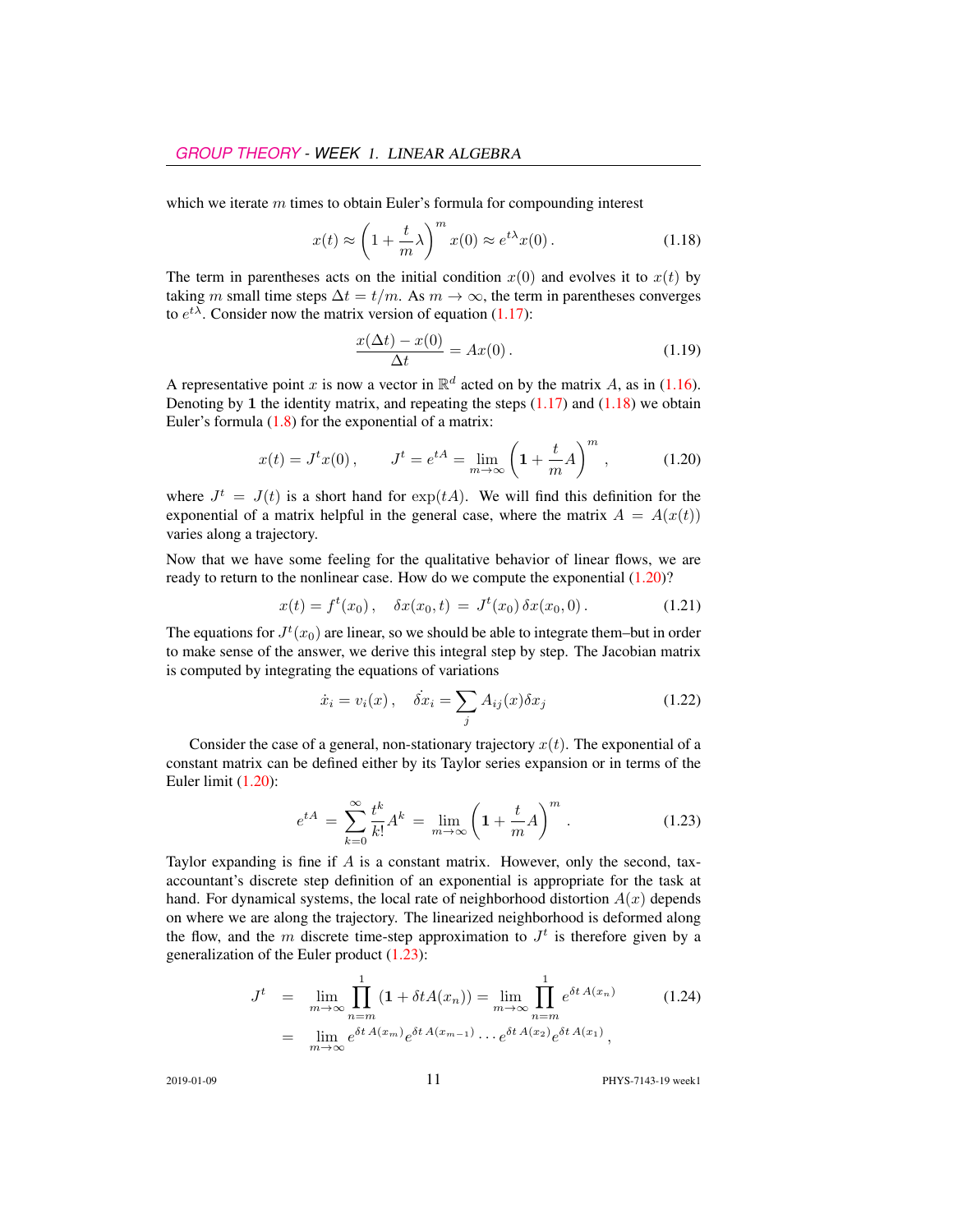where  $\delta t = (t - t_0)/m$ , and  $x_n = x(t_0 + n\delta t)$ . Indexing of the products indicates that the successive infinitesimal deformation are applied by multiplying from the left. The  $m \to \infty$  limit of this procedure is the formal integral

<span id="page-8-1"></span>
$$
J_{ij}^{t}(x_0) = \left[ \mathbf{T}e^{\int_0^t d\tau A(x(\tau))} \right]_{ij}, \qquad (1.25)
$$

where T stands for time-ordered integration, *defined* as the continuum limit of the suc-cessive multiplications [\(1.24\)](#page-7-3). This integral formula for  $J<sup>t</sup>$ exercise [1.3](#page-17-2) cossive indifferential definition. The definition  $(1.24)$  makes evident important properties of Jacobian matrices, such as their being multiplicative along the flow,

$$
J^{t+t'}(x) = J^{t'}(x') J^t(x), \qquad \text{where } x' = f^t(x_0), \tag{1.26}
$$

which is an immediate consequence of the time-ordered product structure of  $(1.24)$ . However, in practice  $J$  is evaluated by integrating differential equation along with the ODEs that define a particular flow.

#### <span id="page-8-0"></span>1.5 Eigenvalues and eigenvectors

10. Try to leave out the part that readers tend to skip. — Elmore Leonard's Ten Rules of Writing.

**Eigenvalues** of a  $\left[ d \times d \right]$  matrix M are the roots of its characteristic polynomial

<span id="page-8-4"></span>
$$
\det\left(\mathbf{M} - \lambda \mathbf{1}\right) = \prod(\lambda_i - \lambda) = 0. \tag{1.27}
$$

Given a nonsingular matrix M, with all  $\lambda_i \neq 0$ , acting on d-dimensional vectors x, we would like to determine *eigenvectors*  $e^{(i)}$  of M on which M acts by scalar multiplication by eigenvalue  $\lambda_i$ 

<span id="page-8-2"></span>
$$
\mathbf{M}\,\mathbf{e}^{(i)} = \lambda_i \mathbf{e}^{(i)}\,. \tag{1.28}
$$

If  $\lambda_i \neq \lambda_j$ ,  $e^{(i)}$  and  $e^{(j)}$  are linearly independent. There are at most d distinct eigenvalues which we order by their real parts,  $\text{Re }\lambda_i \geq \text{Re }\lambda_{i+1}$ .

If all eigenvalues are distinct,  $e^{(j)}$  are d linearly independent vectors which can be used as a (non-orthogonal) basis for any d-dimensional vector  $\mathbf{x} \in \mathbb{R}^d$ 

<span id="page-8-3"></span>
$$
\mathbf{x} = x_1 \,\mathbf{e}^{(1)} + x_2 \,\mathbf{e}^{(2)} + \dots + x_d \,\mathbf{e}^{(d)} \,. \tag{1.29}
$$

However,  $r$ , the number of distinct eigenvalues, is in general smaller than the dimension of the matrix,  $r \leq d$  (see example [1.3\)](#page-11-1).

From [\(1.28\)](#page-8-2) it follows that

$$
(\mathbf{M} - \lambda_i \mathbf{1}) \mathbf{e}^{(j)} = (\lambda_j - \lambda_i) \mathbf{e}^{(j)},
$$

PHYS-7143-19 week1 2019-01-09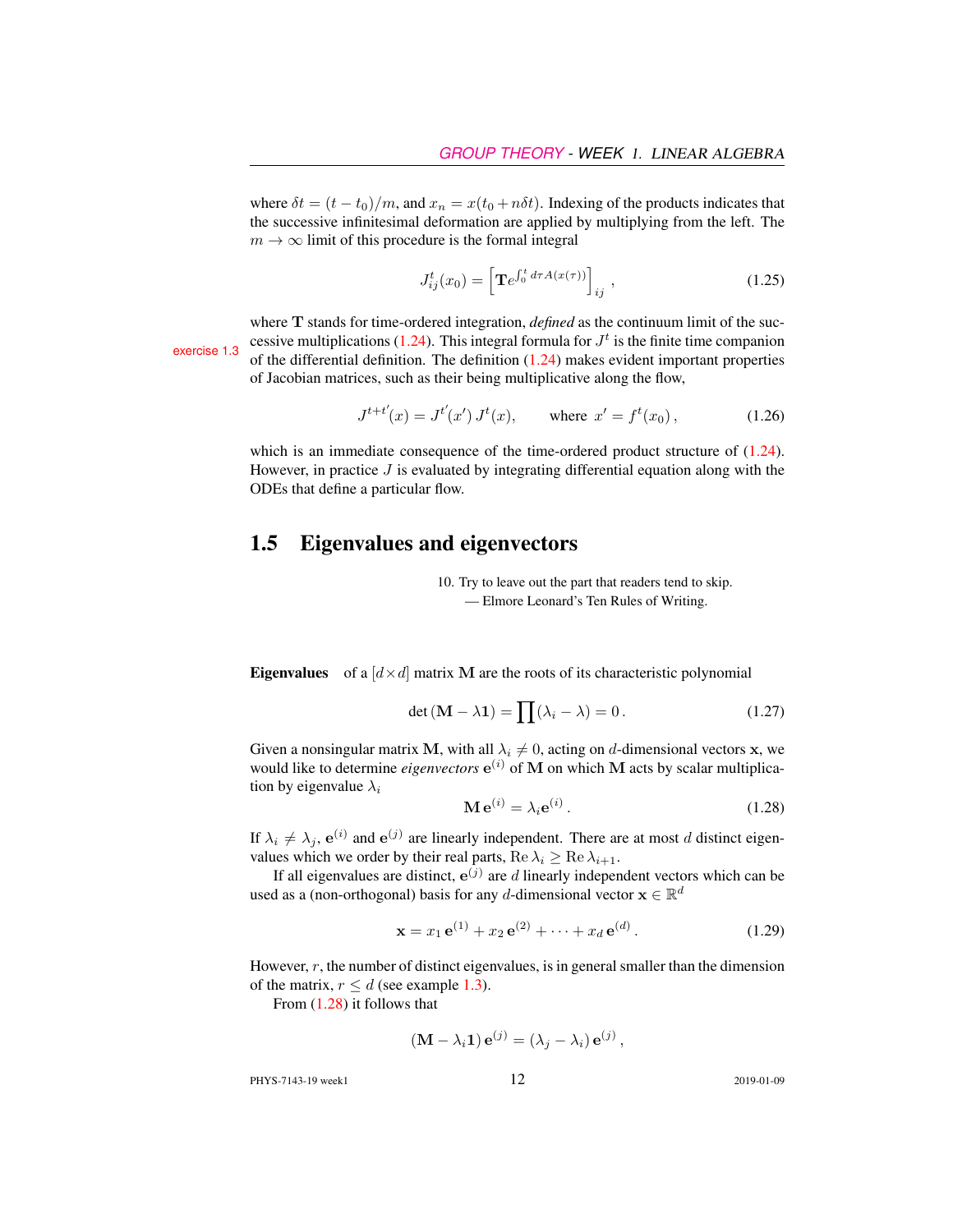matrix  $(M - \lambda_i 1)$  annihilates  $e^{(i)}$ , thus the product of all such factors annihilates any vector, and the matrix M satisfies its characteristic equation

<span id="page-9-3"></span>
$$
\prod_{i=1}^{d} (\mathbf{M} - \lambda_i \mathbf{1}) = 0.
$$
 (1.30)

This humble fact has a name: the Hamilton-Cayley theorem. If we delete one term from this product, we find that the remainder projects  $x$  from  $(1.29)$  onto the corresponding eigenspace:

$$
\prod_{j \neq i} (\mathbf{M} - \lambda_j \mathbf{1}) \mathbf{x} = \prod_{j \neq i} (\lambda_i - \lambda_j) x_i e^{(i)}.
$$

Dividing through by the  $(\lambda_i - \lambda_j)$  factors yields the *projection operators* 

$$
\mathbf{P}_{i} = \prod_{j \neq i} \frac{\mathbf{M} - \lambda_{j} \mathbf{1}}{\lambda_{i} - \lambda_{j}},\tag{1.31}
$$

which are *orthogonal* and *complete*:

<span id="page-9-2"></span>
$$
\mathbf{P}_{i}\mathbf{P}_{j} = \delta_{ij}\mathbf{P}_{j}, \quad \text{(no sum on } j), \qquad \sum_{i=1}^{r} \mathbf{P}_{i} = \mathbf{1}, \tag{1.32}
$$

with the dimension of the *i*th subspace given by  $d_i = \text{tr } \mathbf{P}_i$ . For each distinct eigenvalue  $\lambda_i$  of M,

<span id="page-9-0"></span>
$$
(\mathbf{M} - \lambda_j \mathbf{1}) \mathbf{P}_j = \mathbf{P}_j (\mathbf{M} - \lambda_j \mathbf{1}) = 0, \qquad (1.33)
$$

the colums/rows of  $P_j$  are the right/left eigenvectors  $e^{(j)}$ ,  $e_{(j)}$  of M which (provided M is not of Jordan type, see example [1.3\)](#page-11-1) span the corresponding linearized subspace.

The main take-home is that once the distinct non-zero eigenvalues  $\{\lambda_i\}$  are computed, projection operators are polynomials in M which need no further diagonalizations or orthogonalizations.

It follows from the characteristic equation [\(1.33\)](#page-9-0) that  $\lambda_i$  is the eigenvalue of M on  $P_i$  subspace:

$$
\mathbf{M} \mathbf{P}_i = \lambda_i \mathbf{P}_i \qquad \text{(no sum on } i\text{)}.
$$
 (1.34)

Using  $M = M 1$  and completeness relation [\(1.32\)](#page-9-2) we can rewrite M as

<span id="page-9-4"></span>
$$
\mathbf{M} = \lambda_1 \mathbf{P}_1 + \lambda_2 \mathbf{P}_2 + \dots + \lambda_d \mathbf{P}_d.
$$
 (1.35)

Any matrix function  $f(\mathbf{M})$  takes the scalar value  $f(\lambda_i)$  on the  $\mathbf{P}_i$  subspace,  $f(\mathbf{M}) \mathbf{P}_i =$  $f(\lambda_i) \mathbf{P}_i$ , and is thus easily evaluated through its *spectral decomposition* 

<span id="page-9-1"></span>
$$
f(\mathbf{M}) = \sum_{i} f(\lambda_i) \mathbf{P}_i.
$$
 (1.36)

This, of course, is the reason why anyone but a fool works with irreducible reps: they reduce matrix (AKA "operator") evaluations to manipulations with numbers.

2019-01-09 **13** PHYS-7143-19 week1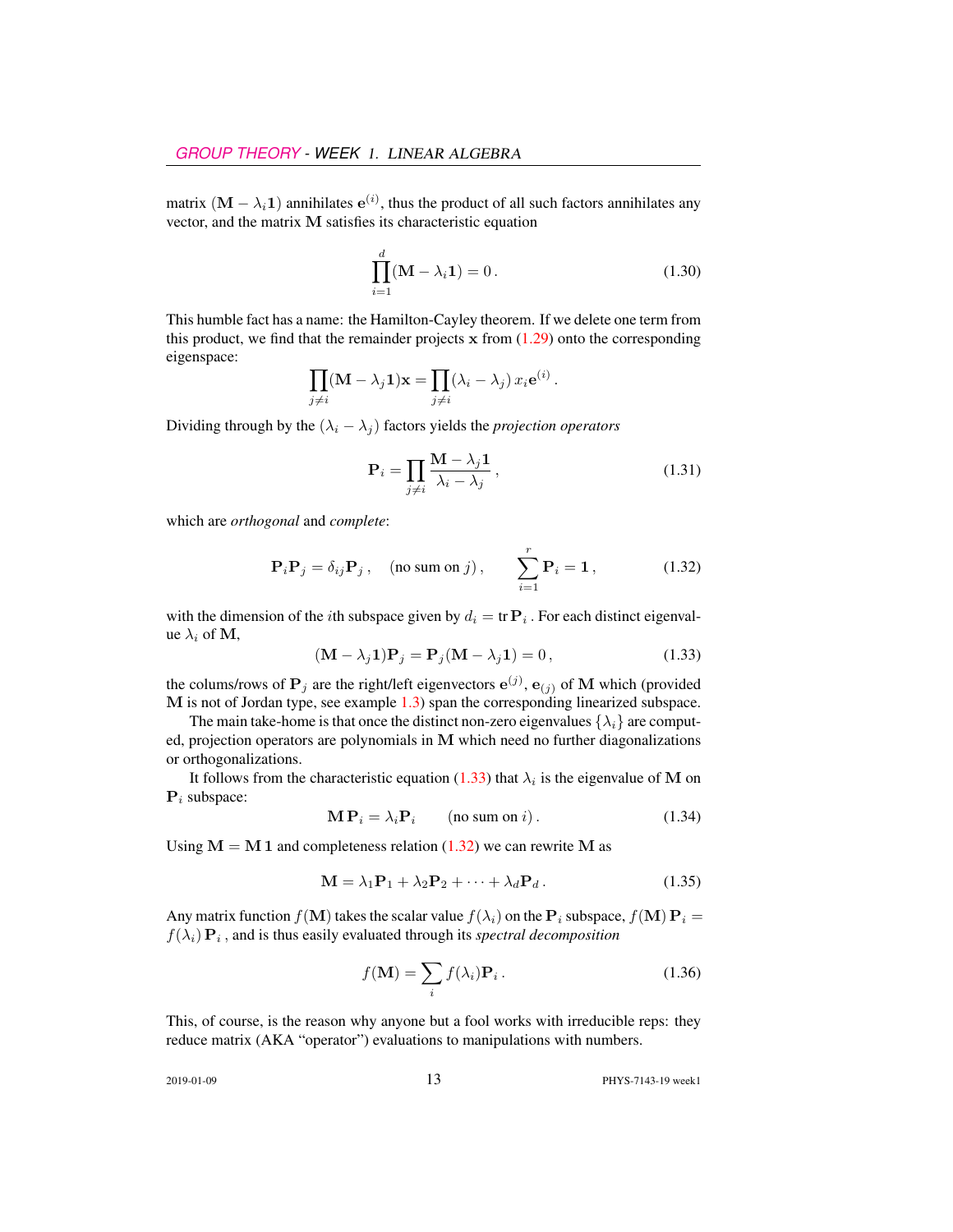By [\(1.33\)](#page-9-0) every column of  $P_i$  is proportional to a right eigenvector  $e^{(i)}$ , and its every row to a left eigenvector  $e_{(i)}$ . In general, neither set is orthogonal, but by the idempotence condition [\(1.32\)](#page-9-2), they are mutually orthogonal,

<span id="page-10-2"></span>
$$
\mathbf{e}_{(i)} \cdot \mathbf{e}^{(j)} = c_j \, \delta_i^j \,. \tag{1.37}
$$

The non-zero constant  $c_j$  is convention dependent and not worth fixing, unless you feel nostalgic about Clebsch-Gordan coefficients. We shall set  $c_j = 1$ . Then it is convenient to collect all left and right eigenvectors into a single matrix.

**Example** 1.1. *Linear stability of 2-dimensional flows: For a 2-dimensional flow* the eigenvalues  $\lambda_1, \lambda_2$  of A are either real, leading to a linear motion along their eigen*vectors,*  $x_i(t) = x_i(0) \exp(t\lambda_i)$ , or form a complex conjugate pair  $\lambda_1 = \mu + i\omega$ ,  $\lambda_2 =$  $\mu - i\omega$ , leading to a circular or spiral motion in the  $[x_1, x_2]$  plane, see example [1.2.](#page-10-0)



<span id="page-10-1"></span>Figure 1.1: Streamlines for several typical 2 dimensional flows: saddle (hyperbolic), in node (attracting), center (elliptic), in spiral.

*These two possibilities are refined further into sub-cases depending on the signs of the real part. In the case of real*  $\lambda_1 > 0$ ,  $\lambda_2 < 0$ ,  $x_1$  *grows exponentially with time, and*  $x_2$ *contracts exponentially. This behavior, called a* saddle*, is sketched in figure [1.1,](#page-10-1) as are the remaining possibilities: in/out nodes, inward/outward spirals, and the center. The magnitude of out-spiral*  $|x(t)|$  *diverges exponentially when*  $\mu > 0$ *, and in-spiral contracts into*  $(0, 0)$  *when*  $\mu < 0$ *; whereas, the phase velocity*  $\omega$  *controls its oscillations.* 

*If eigenvalues*  $\lambda_1 = \lambda_2 = \lambda$  *are degenerate, the matrix might have two linearly independent eigenvectors, or only one eigenvector, see example [1.3.](#page-11-1) We distinguish two cases: (a)* A *can be brought to diagonal form and (b)* A *can be brought to* Jordan form*, which (in dimension 2 or higher) has zeros everywhere except for the repeating eigenvalues on the diagonal and some 1's directly above it. For every such Jordan*  $[d_{\alpha} \times d_{\alpha}]$  *block there is only one eigenvector per block.* 

*We sketch the full set of possibilities in figures [1.1](#page-10-1) and [1.2.](#page-11-2)*

<span id="page-10-0"></span>**Example** 1.2. *Complex eigenvalues: in-out spirals. As* M *has only real entries, it will in general have either real eigenvalues, or complex conjugate pairs of eigenvalues. Also the corresponding eigenvectors can be either real or complex. All coordinates used in defining a dynamical flow are real numbers, so what is the meaning of a* complex *eigenvector?*

*If*  $\lambda_k, \lambda_{k+1}$  *eigenvalues that lie within a diagonal*  $[2 \times 2]$  *sub-block* M'  $\subset$  M *form* a complex conjugate pair,  $\{\lambda_k, \lambda_{k+1}\} = \{\mu + i\omega, \mu - i\omega\}$ , the corresponding complex eigenvectors can be replaced by their real and imaginary parts,  $\{ {\bf e}^{(k)},{\bf e}^{(k+1)} \} \to$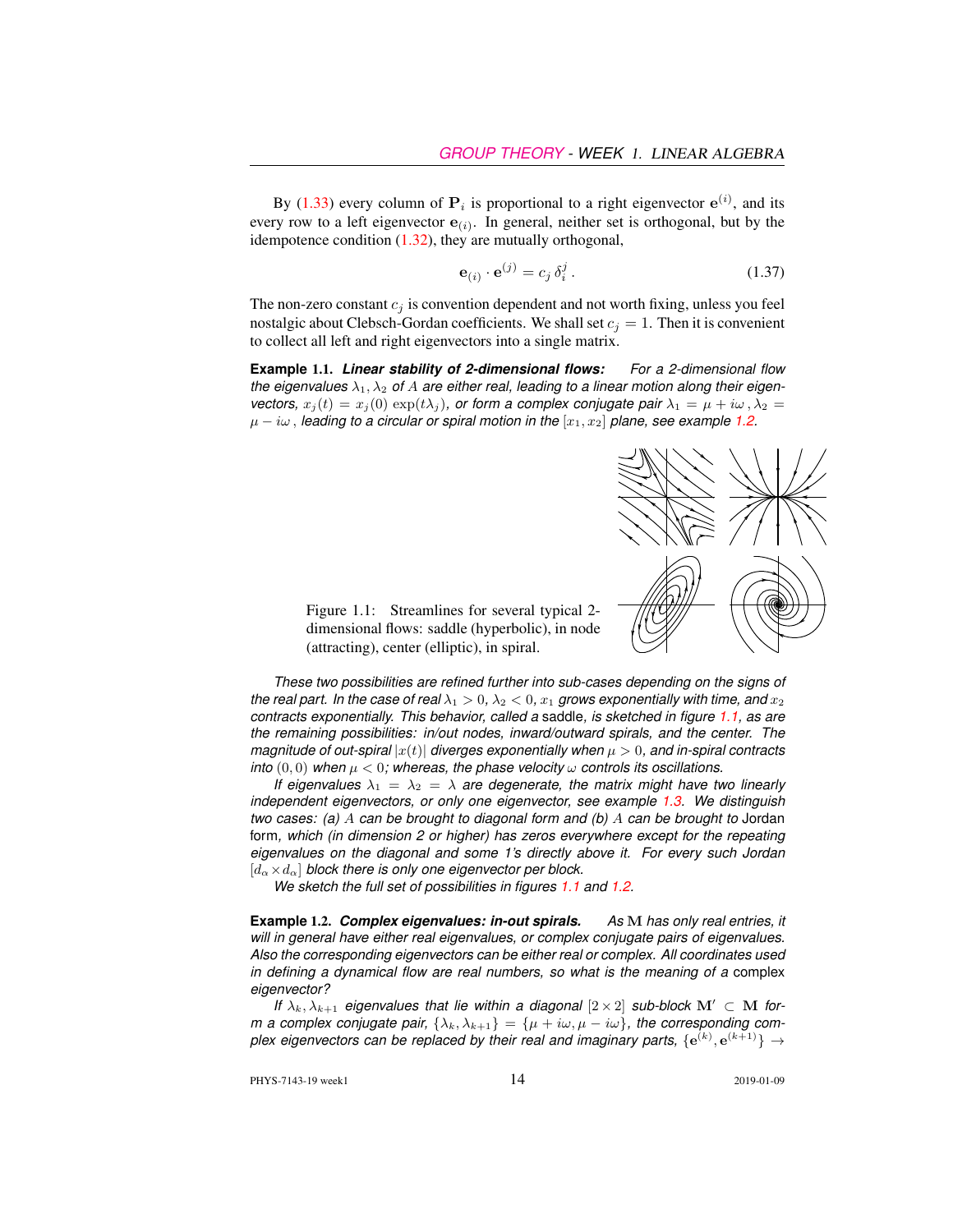

<span id="page-11-2"></span>Figure 1.2: Qualitatively distinct types of exponents  $\{\lambda^{(1)},\lambda^{(2)}\}$  of a  $[2\times 2]$  Jacobian matrix. Here the eigenvalues of the Jacobian matrix are *multipliers*  $\Lambda^{(j)}$ , and the *exponents* are defined as the deformation rates  $\lambda^{(j)} = \log(\Lambda^{(j)})/t$ .

 ${Re}e^{(k)}, Im e^{(k)}\}$ . In this 2-dimensional real representation,  $\mathbf{M}' \to A$ , the block A is a sum of the rescaling $\times$ identity and the generator of SO(2) rotations in the  $\{ \rm{Re}\, e^{(1)}, \rm{Im}\, e^{(1)} \}$ *plane.*

$$
A = \left[ \begin{array}{cc} \mu & -\omega \\ \omega & \mu \end{array} \right] = \mu \left[ \begin{array}{cc} 1 & 0 \\ 0 & 1 \end{array} \right] + \omega \left[ \begin{array}{cc} 0 & -1 \\ 1 & 0 \end{array} \right].
$$

*Trajectories of*  $\dot{\mathbf{x}} = A\mathbf{x}$ , given by  $\mathbf{x}(t) = J^t \mathbf{x}(0)$ , where (omitting  $e^{(3)}$ ,  $e^{(4)}$ ,  $\cdots$  eigen*directions)*

$$
J^{t} = e^{tA} = e^{t\mu} \begin{bmatrix} \cos \omega t & -\sin \omega t \\ \sin \omega t & \cos \omega t \end{bmatrix},
$$
 (1.38)

*spiral in/out around*  $(x, y) = (0, 0)$ *, see figure* [1.1,](#page-10-1) with the rotation period T and the radial expansion /contraction multiplier along the  $e^{(j)}$  eigen-direction per a turn of the

spiral:  
\n
$$
T = 2\pi/\omega, \qquad \Lambda_{radial} = e^{T\mu}.
$$
\n(1.39) exercise 1.4

*We learn that the typical turnover time scale in the neighborhood of the equilibrium*  $(x, y) = (0, 0)$  *is of order*  $\approx T$  *(and not, let us say, 1000 T, or 10<sup>-2</sup>T).* 

<span id="page-11-1"></span>**Example** 1.3. *Degenerate eigenvalues. While for a matrix with generic real elements all eigenvalues are distinct with probability 1, that is not true in presence of symmetries, or spacial parameter values (bifurcation points). What can one say about situation where*  $d_{\alpha}$  *eigenvalues are degenerate,*  $\lambda_{\alpha} = \lambda_i = \lambda_{i+1} = \cdots = \lambda_{i+d_{\alpha}-1}$ ? *Hamilton-Cayley [\(1.30\)](#page-9-3) now takes form*

<span id="page-11-3"></span>
$$
\prod_{\alpha=1}^{r} (\mathbf{M} - \lambda_{\alpha} \mathbf{1})^{d_{\alpha}} = 0, \qquad \sum_{\alpha} d_{\alpha} = d. \tag{1.40}
$$

*We distinguish two cases:*

M can be brought to diagonal form. *The characteristic equation [\(1.40\)](#page-11-3) can be replaced by the minimal polynomial,*

<span id="page-11-0"></span>
$$
\prod_{\alpha=1}^{r} (\mathbf{M} - \lambda_{\alpha} \mathbf{1}) = 0, \qquad (1.41)
$$

2019-01-09 **15** PHYS-7143-19 week1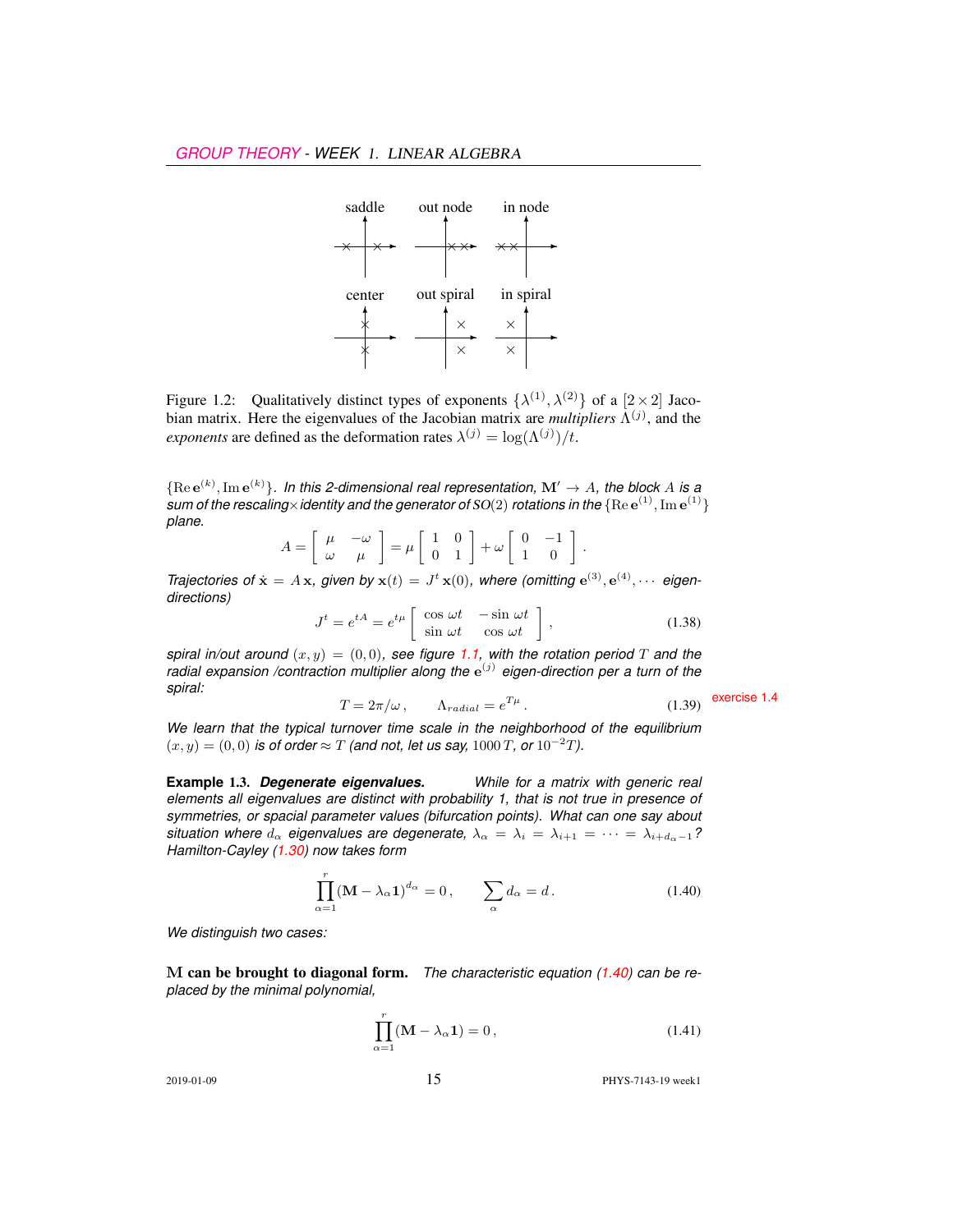*where the product includes each distinct eigenvalue only once. Matrix* M *acts multiplicatively*

$$
\mathbf{M} \,\mathbf{e}^{(\alpha,k)} = \lambda_i \mathbf{e}^{(\alpha,k)},\tag{1.42}
$$

*on a* dα*-dimensional subspace spanned by a linearly independent set of basis eigen*vectors  $\{e^{(\alpha,1)}, e^{(\alpha,2)}, \cdots, e^{(\alpha,d_\alpha)}\}$ . This is the easy case. Luckily, if the degeneracy is *due to a finite or compact symmetry group, relevant* M *matrices can always be brought to such diagonalizable form.*

M can only be brought to upper-triangular, Jordan form. *This is the messy case, so we only illustrate the key idea in example [1.4.](#page-12-0)*

<span id="page-12-0"></span>**Example** 1.4. *Decomposition of 2-dimensional vector spaces: Enumeration of every possible kind of linear algebra eigenvalue / eigenvector combination is beyond what we can reasonably undertake here. However, enumerating solutions for the simplest case, a general* [2×2] *non-singular matrix*

$$
\mathbf{M} = \left[ \begin{array}{cc} M_{11} & M_{12} \\ M_{21} & M_{22} \end{array} \right]
$$

*takes us a long way toward developing intuition about arbitrary finite-dimensional matrices. The eigenvalues*

<span id="page-12-1"></span>
$$
\lambda_{1,2} = \frac{1}{2} \text{tr} \, \mathbf{M} \pm \frac{1}{2} \sqrt{(\text{tr} \, \mathbf{M})^2 - 4 \det \mathbf{M}}
$$
 (1.43)

.

*are the roots of the characteristic (secular) equation [\(1.27\)](#page-8-4):*

<span id="page-12-2"></span>
$$
\det (\mathbf{M} - \lambda \mathbf{1}) = (\lambda_1 - \lambda)(\lambda_2 - \lambda)
$$
  
=  $\lambda^2 - \text{tr} \mathbf{M} \lambda + \det \mathbf{M} = 0.$ 

Distinct eigenvalues case *has already been described in full generality. The left/right eigenvectors are the rows/columns of projection operators (see example [1.5\)](#page-13-0)*

$$
P_1 = \frac{\mathbf{M} - \lambda_2 \mathbf{1}}{\lambda_1 - \lambda_2}, \qquad P_2 = \frac{\mathbf{M} - \lambda_1 \mathbf{1}}{\lambda_2 - \lambda_1}, \qquad \lambda_1 \neq \lambda_2. \tag{1.44}
$$

**Degenerate eigenvalues.** *If*  $\lambda_1 = \lambda_2 = \lambda$ , we distinguish two cases: (a) M can be *brought to diagonal form. This is the easy case. (b)* M *can be brought to* Jordan form*, with zeros everywhere except for the diagonal, and some 1's directly above it; for a* [2×2] *matrix the Jordan form is*

$$
\mathbf{M} = \begin{bmatrix} \lambda & 1 \\ 0 & \lambda \end{bmatrix}, \qquad \mathbf{e}^{(1)} = \begin{bmatrix} 1 \\ 0 \end{bmatrix}, \ \mathbf{v}^{(2)} = \begin{bmatrix} 0 \\ 1 \end{bmatrix}.
$$

 ${\bf v}^{(2)}$  helps span the 2-dimensional space,  $({\bf M}-\lambda)^2{\bf v}^{(2)}=0,$  but is not an eigenvector,  $a$ s  $Mv^{(2)} = \lambda v^{(2)} + e^{(1)}$ . For every such Jordan  $[d_\alpha \times d_\alpha]$  block there is only one *eigenvector per block. Noting that*

$$
\mathbf{M}^m = \left[ \begin{array}{cc} \lambda^m & m \lambda^{m-1} \\ 0 & \lambda^m \end{array} \right] \,,
$$

PHYS-7143-19 week1 2019-01-09 2019-01-09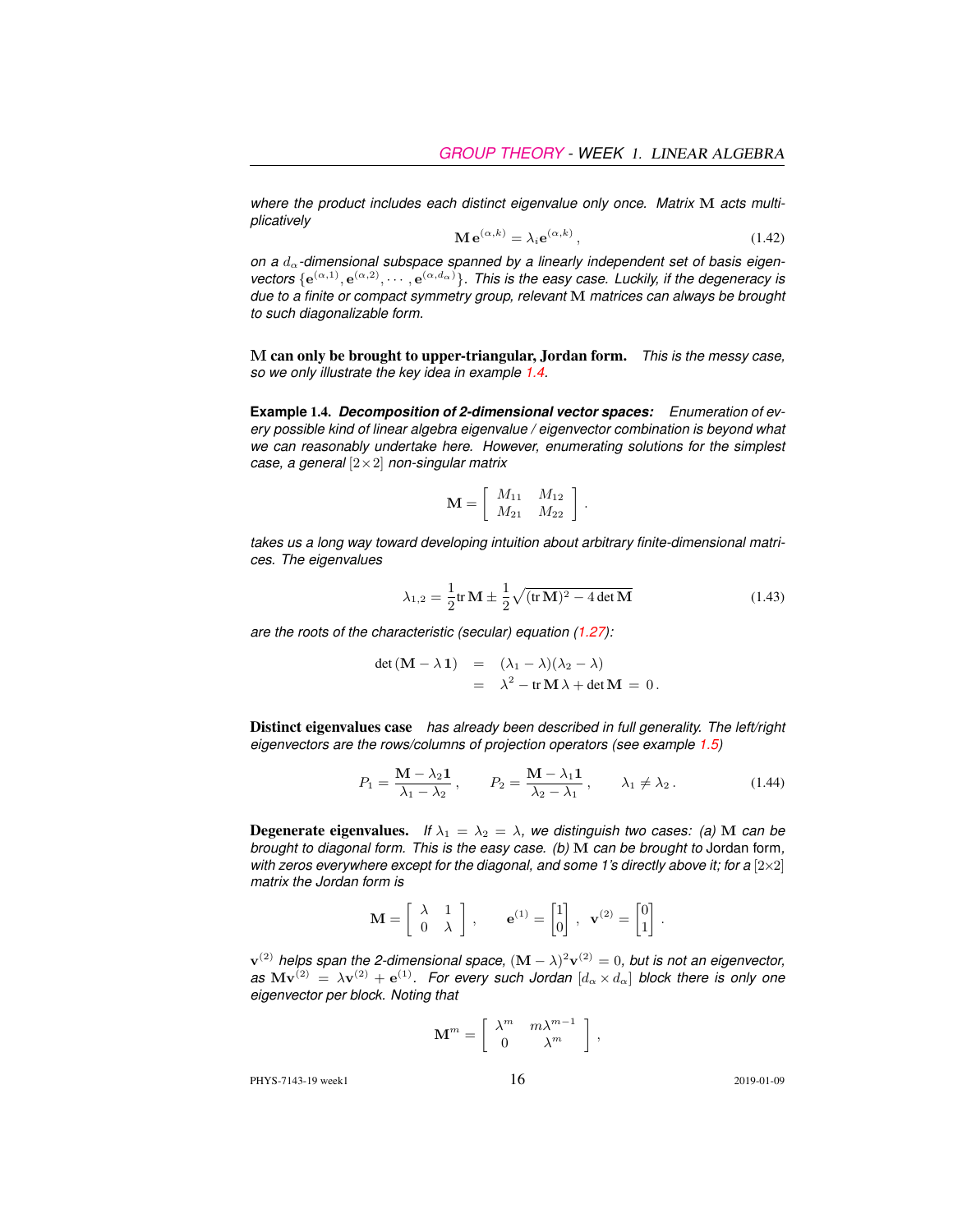we see that instead of acting multiplicatively on  $\mathbb{R}^2$ , Jacobian matrix  $J^t = \exp(t\mathbf{M})$ 

$$
e^{t\mathbf{M}}\begin{pmatrix} u \\ v \end{pmatrix} = e^{t\lambda} \begin{pmatrix} u+tv \\ v \end{pmatrix}
$$
 (1.45)

*picks up a power-low correction. That spells trouble (logarithmic term* ln t *if we bring the extra term into the exponent).*

<span id="page-13-0"></span>**Example** 1.5. *Projection operator decomposition in 2 dimensions: Let's illustrate how the distinct eigenvalues case works with the*  $[2 \times 2]$  *matrix [\[8\]](#page-16-3)* 

$$
\mathbf{M} = \left[ \begin{array}{cc} 4 & 1 \\ 3 & 2 \end{array} \right] \, .
$$

*Its eigenvalues*  $\{\lambda_1, \lambda_2\} = \{5, 1\}$  *are the roots [\(1.43\)](#page-12-1):* 

$$
\det (M - \lambda 1) = \lambda^2 - 6\lambda + 5 = (5 - \lambda)(1 - \lambda) = 0.
$$

*That* M *satisfies its secular equation (Hamilton-Cayley theorem) can be verified by explicit calculation:*

$$
\left[\begin{array}{cc}4 & 1\\3 & 2\end{array}\right]^2 - 6\left[\begin{array}{cc}4 & 1\\3 & 2\end{array}\right] + 5\left[\begin{array}{cc}1 & 0\\0 & 1\end{array}\right] = \left[\begin{array}{cc}0 & 0\\0 & 0\end{array}\right].
$$

*Associated with each root*  $\lambda_i$  *is the projection operator [\(1.44\)](#page-12-2)* 

$$
P_1 = \frac{1}{4}(\mathbf{M} - \mathbf{1}) = \frac{1}{4} \begin{bmatrix} 3 & 1 \\ 3 & 1 \end{bmatrix}
$$
 (1.46)

$$
P_2 = -\frac{1}{4}(\mathbf{M} - 5 \cdot \mathbf{1}) = \frac{1}{4} \begin{bmatrix} 1 & -1 \\ -3 & 3 \end{bmatrix} . \tag{1.47}
$$

*Matrices*  $P_i$  *are orthonormal and complete. The dimension of the <i>ith subspace is given* by  $d_i = \text{tr } \mathbf{P}_i$ ; *in case at hand both subspaces are 1-dimensional. From the characteristic equation it follows that*  $P_i$  *satisfies the eigenvalue equation*  $MP_i = \lambda_i P_i$ . *Two consequences are immediate. First, we can easily evaluate any function of* M *by spectral decomposition, for example*

$$
\mathbf{M}^7 - 3 \cdot \mathbf{1} = (5^7 - 3)\mathbf{P}_1 + (1 - 3)\mathbf{P}_2 = \begin{bmatrix} 58591 & 19531 \\ 58593 & 19529 \end{bmatrix}.
$$

*Second, as*  $P_i$  *satisfies the eigenvalue equation, its every column is a right eigenvector, and every row a left eigenvector. Picking first row/column we get the eigenvectors:*

<span id="page-13-1"></span>
$$
\begin{array}{rcl} \{{\bf e}^{(1)},{\bf e}^{(2)}\} &=& \{ \begin{bmatrix} 1 \\ 1 \end{bmatrix}, \begin{bmatrix} 1 \\ -3 \end{bmatrix} \} \\ \{{\bf e}_{(1)},{\bf e}_{(2)}\} &=& \{ \begin{bmatrix} 3 \\ 1 \end{bmatrix}, \begin{bmatrix} 1 \\ -1 \end{bmatrix} \}, \end{array}
$$

with overall scale arbitrary. The matrix is not symmetric, so  $\{e^{(j)}\}$  do not form an orthogonal basis. The left-right eigenvector dot products  $e_{(j)} \cdot e^{(k)}$ , however, are orthogonal *as in [\(1.37\)](#page-10-2), by inspection. (Continued in example [1.7.](#page-14-0))*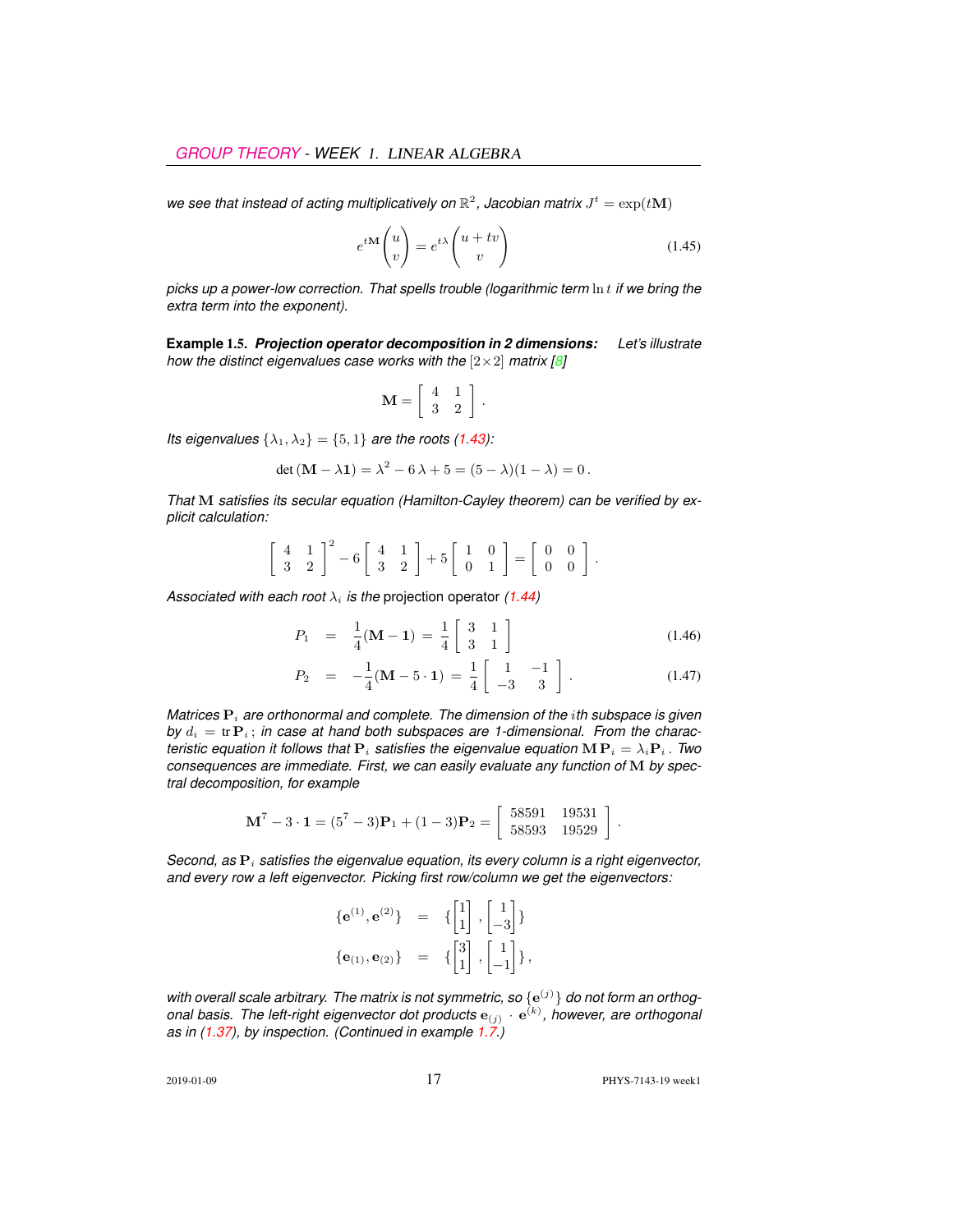**Example** 1.6. *Computing matrix exponentials. If* A *is diagonal (the system is un-* $\mathop{\mathsf{coupled}}\nolimits$ , then  $e^{tA}$  is given by



If A is diagonalizable,  $A = FDF^{-1}$ , where D is the diagonal matrix of the eigen*values of* A *and* F *is the matrix of corresponding eigenvectors, the result is simple:*  $A^n = (FDF^{-1})(FDF^{-1}) \dots (FDF^{-1}) = FD^nF^{-1}.$  Inserting this into the Taylor se*ries for*  $e^x$  gives  $e^{At} = Fe^{Dt}F^{-1}$ .

*But* A *may not have* d *linearly independant eigenvectors, making* F *singular and forcing us to take a different route. To illustrate this, consider* [2×2] *matrices. For any linear system in* R 2 *, there is a similarity transformation*

$$
B = U^{-1}AU,
$$

*where the columns of* U *consist of the generalized eigenvectors of* A *such that* B *has one of the following forms:*

$$
B = \left[ \begin{array}{cc} \lambda & 0 \\ 0 & \mu \end{array} \right] , \qquad B = \left[ \begin{array}{cc} \lambda & 1 \\ 0 & \lambda \end{array} \right] , \qquad B = \left[ \begin{array}{cc} \mu & -\omega \\ \omega & \mu \end{array} \right] .
$$

*These three cases, called normal forms, correspond to* A *having (1) distinct real eigenvalues, (2) degenerate real eigenvalues, or (3) a complex pair of eigenvalues. It follows that*

$$
e^{Bt}=\left[\begin{array}{cc} e^{\lambda t} & 0 \\ 0 & e^{\mu t} \end{array}\right]\,,\qquad e^{Bt}=e^{\lambda t}\left[\begin{array}{cc} 1 & t \\ 0 & 1 \end{array}\right]\,,\qquad e^{Bt}=e^{at}\left[\begin{array}{cc} \cos b t & -\sin b t \\ \sin b t & \cos b t \end{array}\right]\,,
$$

and  $e^{At} = Ue^{Bt}U^{-1}$ . What we have done is classify all  $[2 \times 2]$  matrices as belonging to *one of three classes of geometrical transformations. The first case is scaling, the second is a shear, and the third is a combination of rotation and scaling. The generalization of* these normal forms to  $\mathbb{R}^d$  is called the Jordan normal form.  $($ *J. Halcrow*)



<span id="page-14-1"></span>Figure 1.3: The stable/unstable manifolds of the equilibrium  $(x_q, x_q) = (0, 0)$  of 2-dimensional flow  $(1.48)$ .

<span id="page-14-0"></span>**Example** 1.7. *A simple stable/unstable manifolds pair: Consider the 2-dimensional ODE system*

$$
\frac{dx}{dt} = -x, \quad \frac{dy}{dt} = y + x^2,
$$
\n(1.48)

PHYS-7143-19 week1 2019-01-09 2019-01-09

$$
^{-1}
$$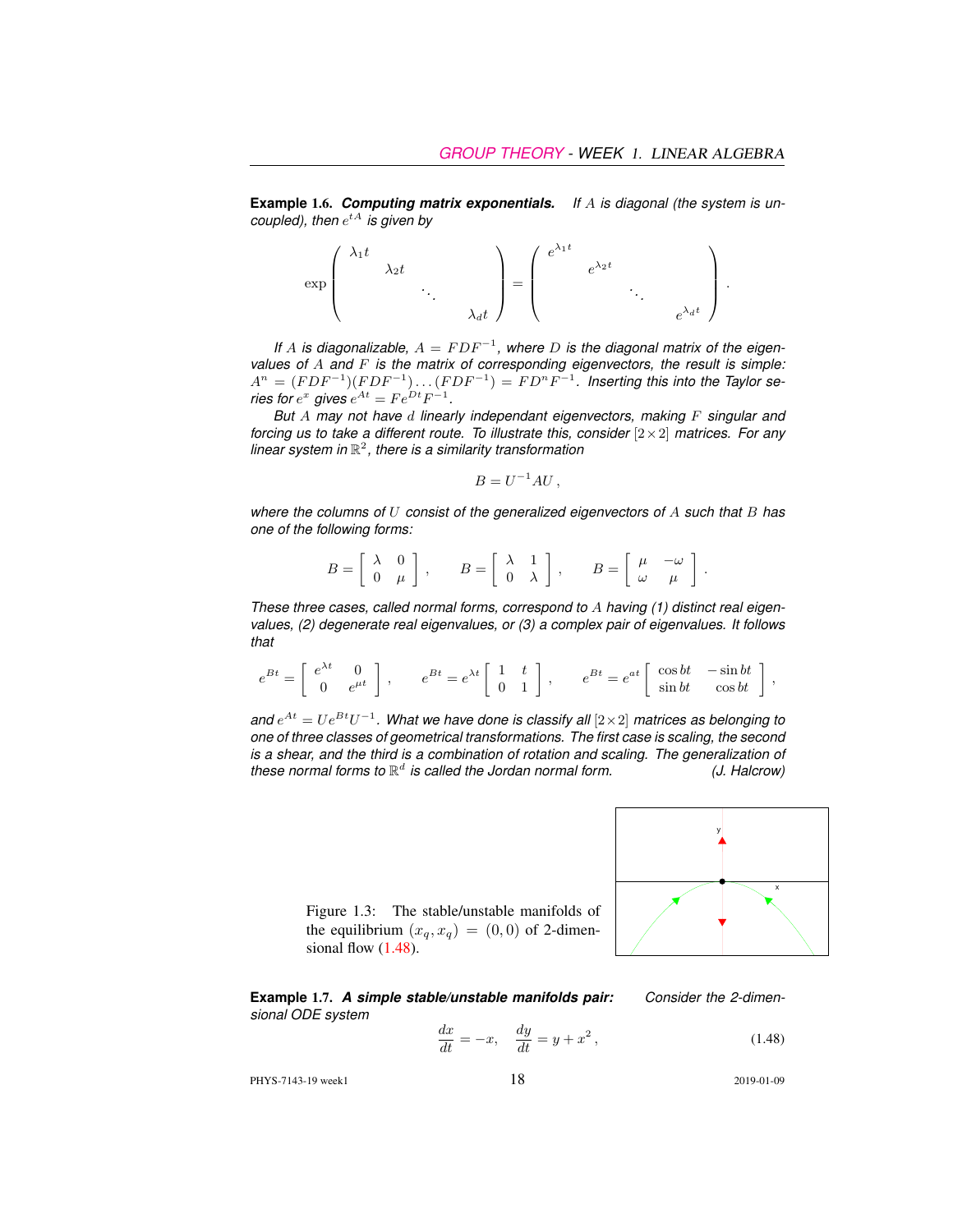*The flow through a point*  $x(0) = x_0, y(0) = y_0$  *can be integrated* 

$$
x(t) = x_0 e^{-t}, \quad y(t) = (y_0 + x_0^2/3) e^t - x_0^2 e^{-2t}/3.
$$
 (1.49)

*Linear stability of the flow is described by the stability matrix*

$$
\mathbf{A} = \left( \begin{array}{cc} -1 & 0 \\ 2x & 1 \end{array} \right) . \tag{1.50}
$$

*The flow is hyperbolic, with a real expanding/contracting eigenvalue pair*  $\lambda_1 = 1$ ,  $\lambda_2 =$  $-1$ *, and area preserving. The right eigenvectors at the point*  $(x, y)$ *,* 

$$
\mathbf{e}^{(1)} = \begin{pmatrix} 0 \\ 1 \end{pmatrix}, \qquad \mathbf{e}^{(2)} = \begin{pmatrix} 1 \\ -x \end{pmatrix}, \tag{1.51}
$$

*can be obtained by acting with the projection operators (see* example [1.4](#page-12-0) Decomposition of 2-dimensional vector spaces*)*

$$
\mathbf{P}_{i} = \frac{\mathbf{A} - \lambda_{j}\mathbf{1}}{\lambda_{i} - \lambda_{j}}: \qquad \mathbf{P}_{1} = \left[ \begin{array}{cc} 0 & 0 \\ x & 1 \end{array} \right], \quad \mathbf{P}_{2} = \left[ \begin{array}{cc} 1 & 0 \\ -x & 0 \end{array} \right] \tag{1.52}
$$

*on an arbitrary vector. Matrices* P<sup>i</sup> *are orthonormal and complete. The left eigenvectors are*

$$
\mathbf{e}_{(1)} = (x, 1), \qquad \mathbf{e}_{(2)} = (1, 0), \tag{1.53}
$$

and  $e_{(i)}e^{(j)} = \delta_i^j$ . The flow has a degenerate pair of equilibria at  $(x_q, y_q) = (0, 0)$ , *with eigenvalues (stability exponents),*  $\lambda_1 = 1$ ,  $\lambda_2 = -1$ , eigenvectors  $e^{(1)} = (0,1)$ ,  $e^{(2)} = (1,0)$ . The unstable manifold is the  $y$  axis, and the stable manifold is given by *(see figure [1.3\)](#page-14-1)*

$$
y_0 + \frac{1}{3}x_0^2 = 0 \Rightarrow y(t) + \frac{1}{3}x(t)^2 = 0.
$$
 (1.54)

*(N. Lebovitz)*

#### <span id="page-15-0"></span>1.5.1 Yes, but how do you really do it?

As M has only real entries, it will in general have either real eigenvalues (over-damped oscillator, for example), or complex conjugate pairs of eigenvalues (under-damped oscillator, for example). That is not surprising, but also the corresponding eigenvectors can be either real or complex. All coordinates used in defining the flow are real numbers, so what is the meaning of a *complex* eigenvector?

If two eigenvalues form a complex conjugate pair,  $\{\lambda_k, \lambda_{k+1}\} = \{\mu + i\omega, \mu - i\omega\},\$ they are in a sense degenerate: while a real  $\lambda_k$  characterizes a motion along a line, a complex  $\lambda_k$  characterizes a spiralling motion in a plane. We determine this plane by replacing the corresponding complex eigenvectors by their real and imaginary parts,  ${e^{(k)}, e^{(k+1)}} \rightarrow {Re e^{(k)}, Im e^{(k)}}$ , or, in terms of projection operators:

$$
\mathbf{P}_k = \frac{1}{2}(\mathbf{R} + i\mathbf{Q}), \qquad \mathbf{P}_{k+1} = \mathbf{P}_k^*,
$$

where  $\mathbf{R} = \mathbf{P}_k + \mathbf{P}_{k+1}$  is the subspace decomposed by the kth complex eigenvalue pair, and  $\mathbf{Q} = (\mathbf{P}_k - \mathbf{P}_{k+1})/i$ , both matrices with real elements. Substitution

$$
\begin{bmatrix} \mathbf{P}_k \\ \mathbf{P}_{k+1} \end{bmatrix} = \frac{1}{2} \begin{bmatrix} 1 & i \\ 1 & -i \end{bmatrix} \begin{bmatrix} \mathbf{R} \\ \mathbf{Q} \end{bmatrix},
$$

2019-01-09 **19** PHYS-7143-19 week1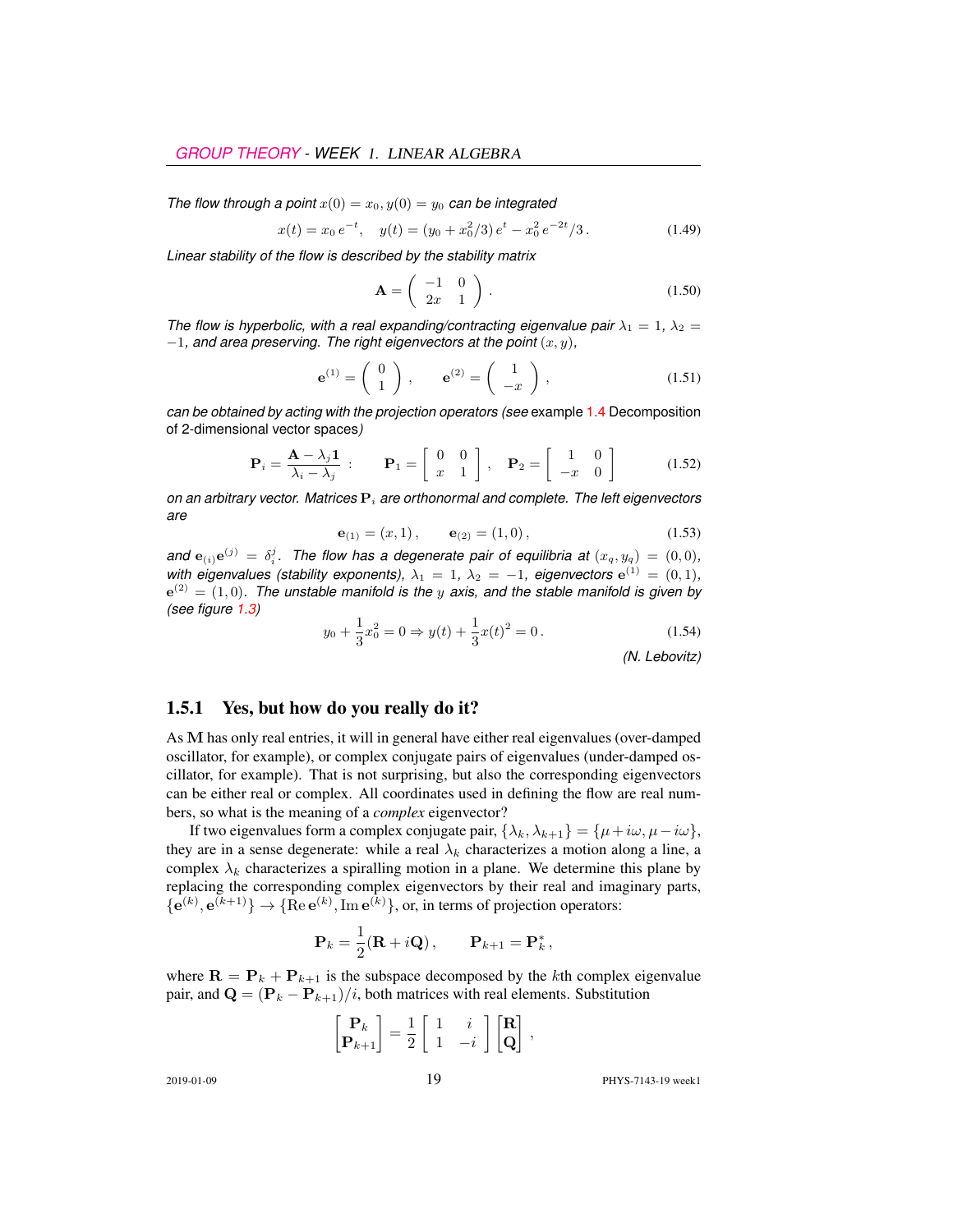brings the  $\lambda_k \mathbf{P}_k + \lambda_{k+1} \mathbf{P}_{k+1}$  complex eigenvalue pair in the spectral decomposition into the real form,

$$
\left[\mathbf{P}_{k}\mathbf{P}_{k+1}\right]\left[\begin{array}{cc} \lambda & 0\\ 0 & \lambda^* \end{array}\right]\left[\begin{array}{c} \mathbf{P}_{k}\\ \mathbf{P}_{k+1} \end{array}\right]=\left[\mathbf{R}\mathbf{Q}\right]\left[\begin{array}{cc} \mu & -\omega\\ \omega & \mu \end{array}\right]\left[\begin{array}{c} \mathbf{R}\\ \mathbf{Q} \end{array}\right],\tag{1.55}
$$

where we have dropped the superscript  $(k)$  for notational brevity.

To summarize, spectrally decomposed matrix M acts along lines on subspaces corresponding to real eigenvalues, and as a  $[2 \times 2]$  rotation in a plane on subspaces corresponding to complex eigenvalue pairs.

### **Commentary**

**Remark** 1.1. Projection operators. The construction of projection operators given in sect. [1.5.1](#page-15-0) is taken from refs. [\[3,](#page-16-4) [4\]](#page-16-5). Who wrote this down first we do not know, lineage certainly goes all the way back to Lagrange polynomials [\[10\]](#page-17-6), but projection operators tend to get drowned in sea of algebraic details. Arfken and Weber [\[1\]](#page-16-2) ascribe spectral decomposition [\(1.36\)](#page-9-1) to Sylvester. Halmos [\[6\]](#page-16-6) is a good early reference - but we like Harter's exposition [\[7–](#page-16-7)[9\]](#page-17-7) best, for its multitude of specific examples and physical illustrations. In particular, by the time we get to  $(1.33)$  we have tacitly assumed full diagonalizability of matrix M. That is the case for the compact groups we will study here (they are all subgroups of  $U(n)$ ) but not necessarily in other applications. A bit of what happens then (nilpotent blocks) is touched upon in example [1.4.](#page-12-0) Harter in his lecture Harter's [lecture 5](https://www.youtube.com/watch?v=jLO7-Pks0QM) (starts about min. 31 into the lecture) explains this in great detail - its well worth your time.

#### References

- <span id="page-16-2"></span>[1] G. B. Arfken and H. J. Weber, *[Mathematical Methods for Physicists: A Compre](http://books.google.com/books?vid=ISBN9780120598762)[hensive Guide](http://books.google.com/books?vid=ISBN9780120598762)*, 6th ed. (Academic, New York, 2005).
- <span id="page-16-1"></span>[2] F. Chung and S.-T. Yau, ["Discrete Green's functions",](http://dx.doi.org/10.1006/jcta.2000.3094) [J. Combin. Theory A](http://dx.doi.org/10.1006/jcta.2000.3094) 91, [191–214 \(2000\).](http://dx.doi.org/10.1006/jcta.2000.3094)
- <span id="page-16-4"></span>[3] P. Cvitanović, ["Group theory for Feynman diagrams in non-Abelian gauge the](http://dx.doi.org/10.1103/PhysRevD.14.1536)[ories",](http://dx.doi.org/10.1103/PhysRevD.14.1536) Phys. Rev. D 14[, 1536–1553 \(1976\).](http://dx.doi.org/10.1103/PhysRevD.14.1536)
- <span id="page-16-5"></span>[4] P. Cvitanović, [Classical and exceptional Lie algebras as invariance algebras,](http://birdtracks.eu/refs/OxfordPrepr.pdf) Oxford Univ. preprint 40/77, unpublished., 1977.
- <span id="page-16-0"></span>[5] R. Giles and C. B. Thorn, ["Lattice approach to string theory",](http://dx.doi.org/10.1103/PhysRevD.16.366) [Phys. Rev. D](http://dx.doi.org/10.1103/PhysRevD.16.366) 16, [366–386 \(1977\).](http://dx.doi.org/10.1103/PhysRevD.16.366)
- <span id="page-16-6"></span>[6] P. R. Halmos, *[Finite-Dimensional Vector Spaces](http://books.google.com/books?vid=ISBN9780691090955)* (Princeton Univ. Press, Princeton NJ, 1948).
- <span id="page-16-7"></span>[7] W. G. Harter, ["Algebraic theory of ray representations of finite groups",](http://dx.doi.org/10.1063/1.1664901) [J. Math.](http://dx.doi.org/10.1063/1.1664901) Phys. 10[, 739–752 \(1969\).](http://dx.doi.org/10.1063/1.1664901)
- <span id="page-16-3"></span>[8] W. G. Harter, *[Principles of Symmetry, Dynamics, and Spectroscopy](http://www.uark.edu/ua/modphys/markup/PSDS_Info.html)* (Wiley, New York, 1993).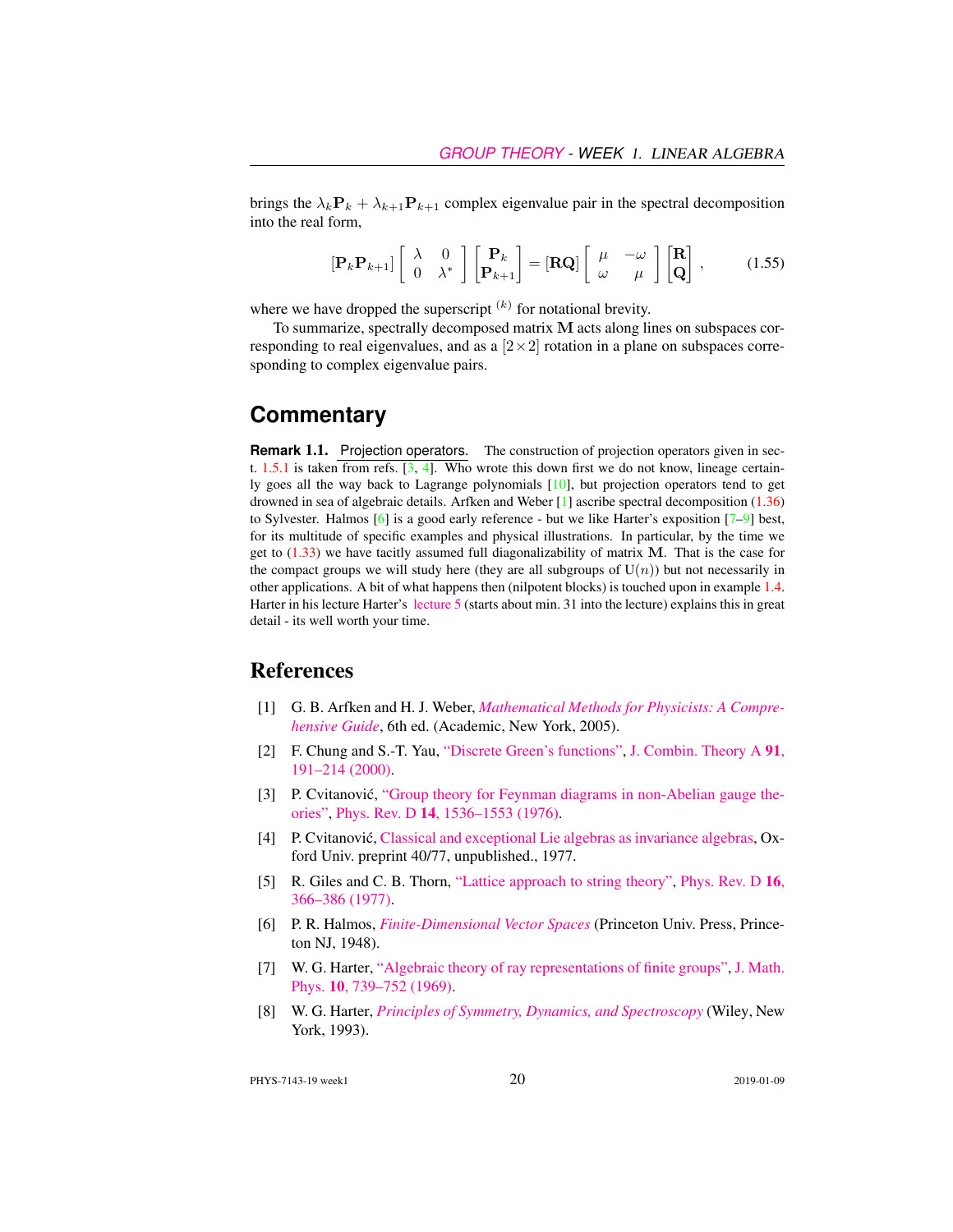- <span id="page-17-7"></span>[9] W. G. Harter and N. D. Santos, ["Double-group theory on the half-shell and the](http://dx.doi.org/10.1119/1.11134) [two-level system. I. Rotation and half-integral spin states",](http://dx.doi.org/10.1119/1.11134) [Amer. J. Phys.](http://dx.doi.org/10.1119/1.11134) 46, [251–263 \(1978\).](http://dx.doi.org/10.1119/1.11134)
- <span id="page-17-6"></span>[10] K. Hoffman and R. Kunze, *[Linear Algebra](http://dx.doi.org/10.2307/3617032)*, 2nd ed. (Prentice-Hall, Englewood Cliffs NJ, 1971).
- <span id="page-17-4"></span>[11] G. Papathanasiou and C. B. Thorn, ["Worldsheet propagator on the lightcone](http://dx.doi.org/10.1103/PhysRevD.87.066005) [worldsheet lattice",](http://dx.doi.org/10.1103/PhysRevD.87.066005) Phys. Rev. D 87[, 066005 \(2013\).](http://dx.doi.org/10.1103/PhysRevD.87.066005)
- <span id="page-17-5"></span>[12] M. Stone and P. Goldbart, *[Mathematics for Physics: A Guided Tour for Graduate](http://dx.doi.org/10.1017/cbo9780511627040) [Students](http://dx.doi.org/10.1017/cbo9780511627040)* (Cambridge Univ. Press, Cambridge, 2009).

## **Exercises**

<span id="page-17-0"></span>1.1. Trace-log of a matrix. Prove that

$$
\det M = e^{\text{tr}\ln M}.
$$

for an arbitrary nonsingular finite dimensional matrix M, det  $M \neq 0$ .

<span id="page-17-1"></span>1.2. Stability, diagonal case. Verify that for a diagonalizable matrix  $A$  the exponential is also diagonalizable

$$
J^{t} = e^{tA} = U^{-1} e^{tA_D} U, \quad A_D = UAU^{-1}.
$$
 (1.56)

<span id="page-17-2"></span>1.3. **Time-ordered exponentials.** Given a time dependent matrix  $A(t)$ , show that the timeordered exponential

$$
J(t) = \mathbf{T}e^{\int_0^t d\tau A(\tau)}
$$

may be written as

<span id="page-17-8"></span>
$$
J(t) = \mathbf{1} + \sum_{m=1}^{\infty} \int_0^t dt_1 \int_0^{t_1} dt_2 \cdots \int_0^{t_{m-1}} dt_m A(t_1) A(t_2) \cdots A(t_m).
$$
 (1.57)

(Hint: for a warmup, consider summing elements of a finite-dimensional symmetric matrix  $S = S^{\top}$ . Use the symmetry to sum over each matrix element once; [\(1.57\)](#page-17-8) is a continuous limit generalization, for an object symmetric in  $m$  variables. If you find this hint confusing, ignore it:) Verify, by using this representation, that  $J(t)$  satisfies the equation

$$
\dot{J}(t) = A(t)J(t),
$$

with the initial condition  $J(0) = 1$ .

- <span id="page-17-3"></span>1.4. Real representation of complex eigenvalues. (Verification of example [1.2.](#page-10-0))  $\lambda_k, \lambda_{k+1}$ eigenvalues form a complex conjugate pair,  $\{\lambda_k, \lambda_{k+1}\} = \{\mu + i\omega, \mu - i\omega\}$ . Show that
	- (a) corresponding projection operators are complex conjugates of each other,

$$
\mathbf{P} = \mathbf{P}_k \,, \qquad \mathbf{P}^* = \mathbf{P}_{k+1} \,,
$$

where we denote  $P_k$  by P for notational brevity.